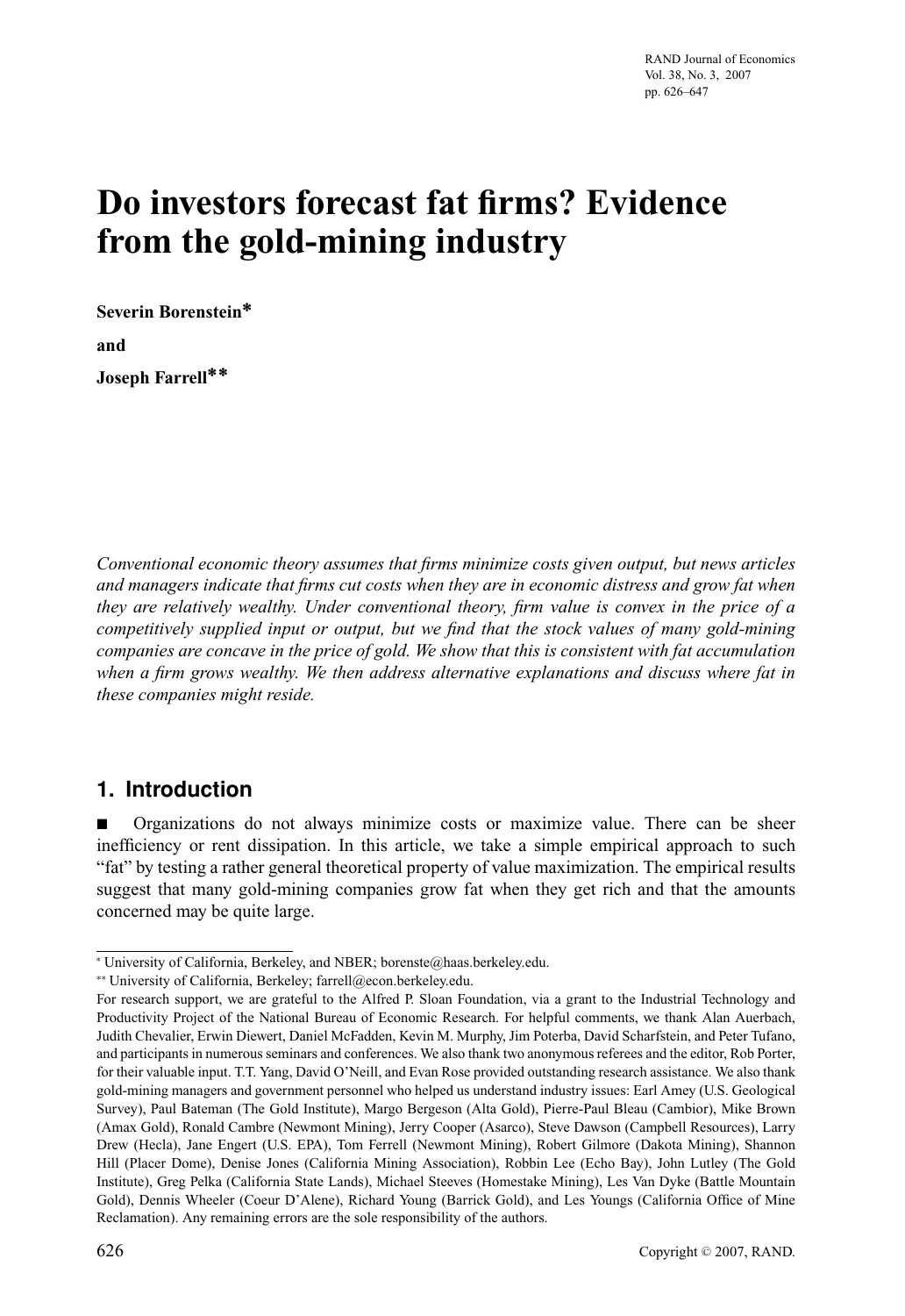We begin by recalling why simple maximizing theory predicts that a firm's value should be a convex function of exogenous prices. The result is a simple application of real-option theory; it requires no assumptions about functional forms or elasticities of the industry demand function or the firm cost function. We then show that the convexity result can fail if the firm grows "fatter" that is, dissipates a larger share of value—as the firm becomes richer.

We test the theory in the gold-mining industry. The industry is attractive for this test because gold prices are quite exogenous to a gold-mining firm and cause large changes in the value of the firm. We estimate the relationship between the price of gold and the stock market equity valuation of 17 gold-mining firms. We find that in nearly half these firms, the relationship is significantly *concave*. We address potential alternative explanations for this surprising finding and argue that they are unlikely to explain as much concavity as we find.

We believe that the approach we present convincingly shows that some form of fat exists and is important. Unfortunately, however, this approach only *bounds* from below the quantity of fat; it does not permit direct *estimation* of the quantity. As a result, it does not allow for useful cross-firm comparisons of fat.

Section 2 recalls why economic theory predicts that the value of a fat-free firm is convex in exogenous prices. We then show how fat could disrupt this result, and how, if concavity of the value function is due to fat, its magnitude implies a lower bound on fat. Section 3 applies the theory empirically to the gold-mining industry by estimating the response of the equity value of gold-mining firms to changes in the price of gold. Section 4 argues that various other potential explanations seem unlikely to account for the significant concavity that we find. Section 5 asks where such fat might be. Section 6 concludes.

### **2. How firm value responds to price shocks**

 We begin by presenting the standard theoretical argument that the value of a fat-free firm is convex in prices. We then explore the relationship if a firm gets "fat" as it grows richer.

 $\Box$  **The value response of a fat-free firm.** The maximized value of a firm is a (nonstrictly) *convex* function of any exogenously determined price it faces, holding constant other prices and the constraints and terms of trade facing the firm. This fundamental (and well-known) result holds whether the price is that of an input, an output, or a good that is sometimes an input and sometimes an output. The result does not depend on assumptions about production technology (beyond assuming that prices do not affect technological possibilities) or about the shape or elasticity of demand.

To recall why, note that for any fixed production plan, the firm's value is linear in each price.<sup>1</sup> For example, if a gold-mining firm ignored changes in the price of gold and just mined a given quantity, *x* ounces, the firm's value would be  $v(p_g, x) \equiv p_g x - C(x)$ , which is linear in the price of gold,  $p_g$ . If  $p_g$  rose from \$300 to \$400 per ounce,  $v(p_g, x)$  would rise by \$100*x*, just as it would if  $p_g$  rose from \$400 to \$500 per ounce. Thus, given a production plan with output *x*, the firm's value  $v(p_g, x)$  would be linear in the gold price  $p_g^2$ .

However, the firm can change production plan, and typically will do so in maximizing value. Gold-mining firms vary output with the price of gold: Moel and Tufano (2002) find that firms often close and reopen gold mines in response to changes in gold prices, consistent with realoption analysis. Because the firm can profitably change production plans, its maximized value, as a function of price, is an upper envelope of straight lines,  $V(p_g) \equiv \max_x v(p_g, x)$ , and hence is convex, as shown in Figure 1.

As the argument suggests, by the envelope theorem  $V'(p) = x(p)$ , so the slope of the value function should be equal to the firm's anticipated output quantity *x*, or, in the long-run valuation

<sup>&</sup>lt;sup>1</sup> In this article, we call a function "linear" if it has constant slope, whether or not it passes through the origin.

<sup>&</sup>lt;sup>2</sup> A similarly linear relationship would hold if it were an input such as labor, rather than the firm's output, whose price was changing while the firm kept the same production plan.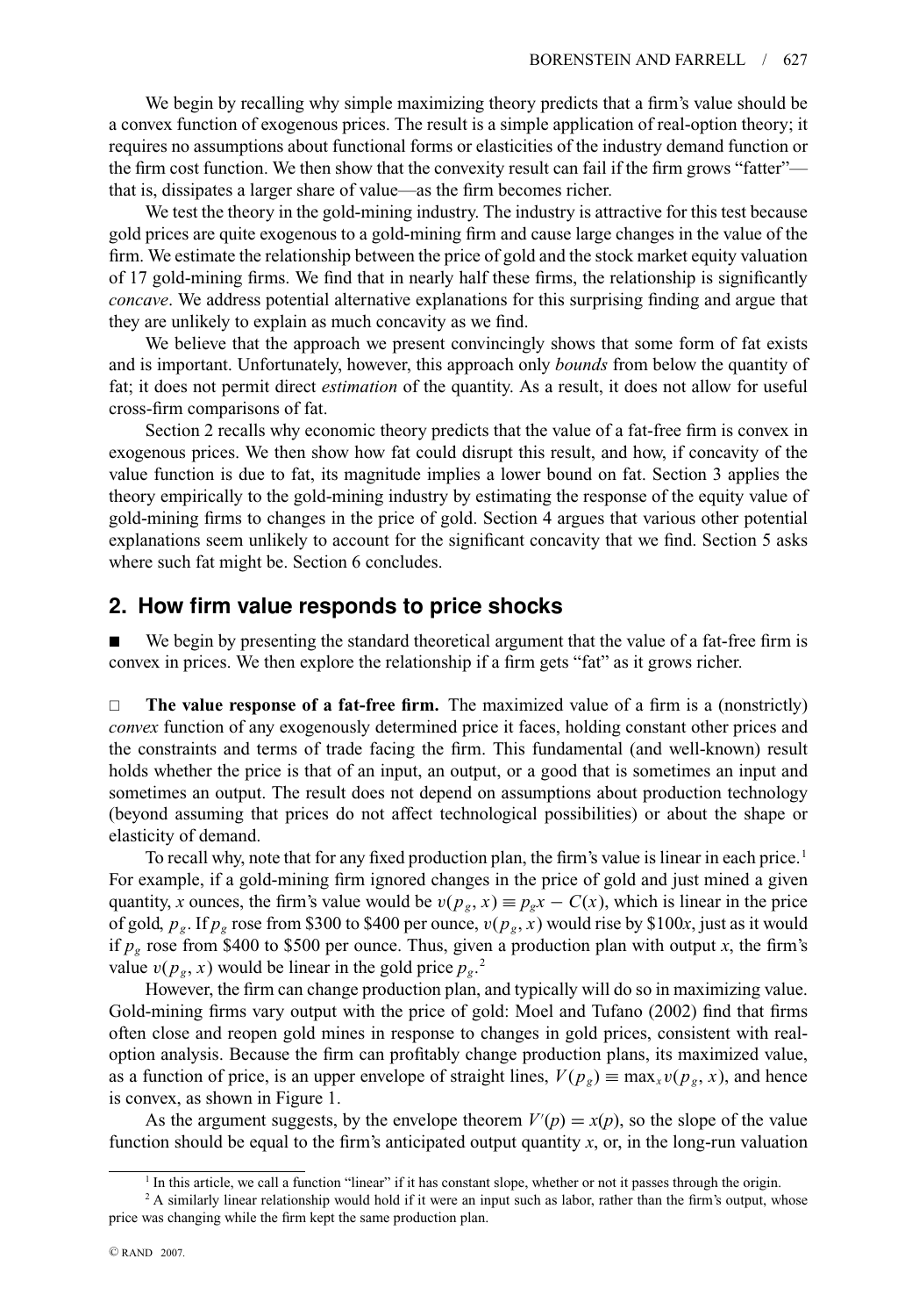#### FIGURE 1

UPPER ENVELOPE OF STRAIGHT LINE VALUE FUNCTIONS IS CONVEX



of a gold-mining firm, something like the firm's economic reserves.3 More interestingly, the convexity of *V* is closely related to the "real-option" value to the firm of being able to adjust quantities in response to price changes. Because  $V'(p) = x(p)$ , it follows that  $V''(p) = x'(p)$ , so a natural measure of the curvature of the *V* function,  $pV''(p)/V'(p)$ , the elasticity of the slope of *V* with respect to price, is equal to the elasticity of the firm's supply with respect to price, *p x* (*p*)/*x*(*p*).

Although this proof of convexity of the firm's value function is straightforward when only one price varies, other relevant prices may also vary. For example, when the spot price of gold changes, expected future prices of gold presumably also change. When multiple prices simultaneously change, the theoretical convexity result has a natural generalization: maximized value *V* is now an upper envelope of hyperplanes rather than of straight lines. This implies the well known<sup>4</sup>

*Proposition 1*. Consider a firm that maximizes value *V* taking as given (input and output) prices  $\mathbf{p} \equiv (p_1, \ldots, p_N)$ . The maximized value  $V(\mathbf{p})$  is a convex function of the vector **p**.

If we observed the entire vector **p** of relevant prices, this proposition would let us test directly for value maximization. Also, prices that do not change can of course be dropped from the price vector. However, some omitted prices may well vary in the sample. Indeed, what we do empirically below is track the empirical relationship between *one* price—"the" price, *pg*, of gold, the primary output—and the stock market's assessed equity value of the firm. How is this relationship affected if other, excluded, prices change in a way that is correlated (in the sample) with  $p_g$ ? We address two versions of this question. First, we consider prices that the firm and investors can observe, but that we omit from our regressions. Second, we consider future prices that are uncertain at the observation date.

*Omitted (known) prices.* The effect of omitting a relevant price that is observed by market participants at the observation date differs according to whether it is linearly or nonlinearly related to the included price(s).

Suppose first that certain excluded prices are linearly related to  $p<sub>g</sub>$  in the sample. Then the price vectors in the sample lie on a straight line in price space, and the observed function  $V(p_g)$ 

<sup>&</sup>lt;sup>3</sup> Strictly, the slope of the value function is the discounted value of the anticipated movement in future prices times outputs at those future dates, ignoring hedging.

<sup>&</sup>lt;sup>4</sup> For an accessible statement see, for example, Kreps (1990). The earliest published source we have found is Gorman (1968); see also McFadden (1966). Daniel McFadden (personal communication, 2006) reports that the result goes back to the nineteenth century.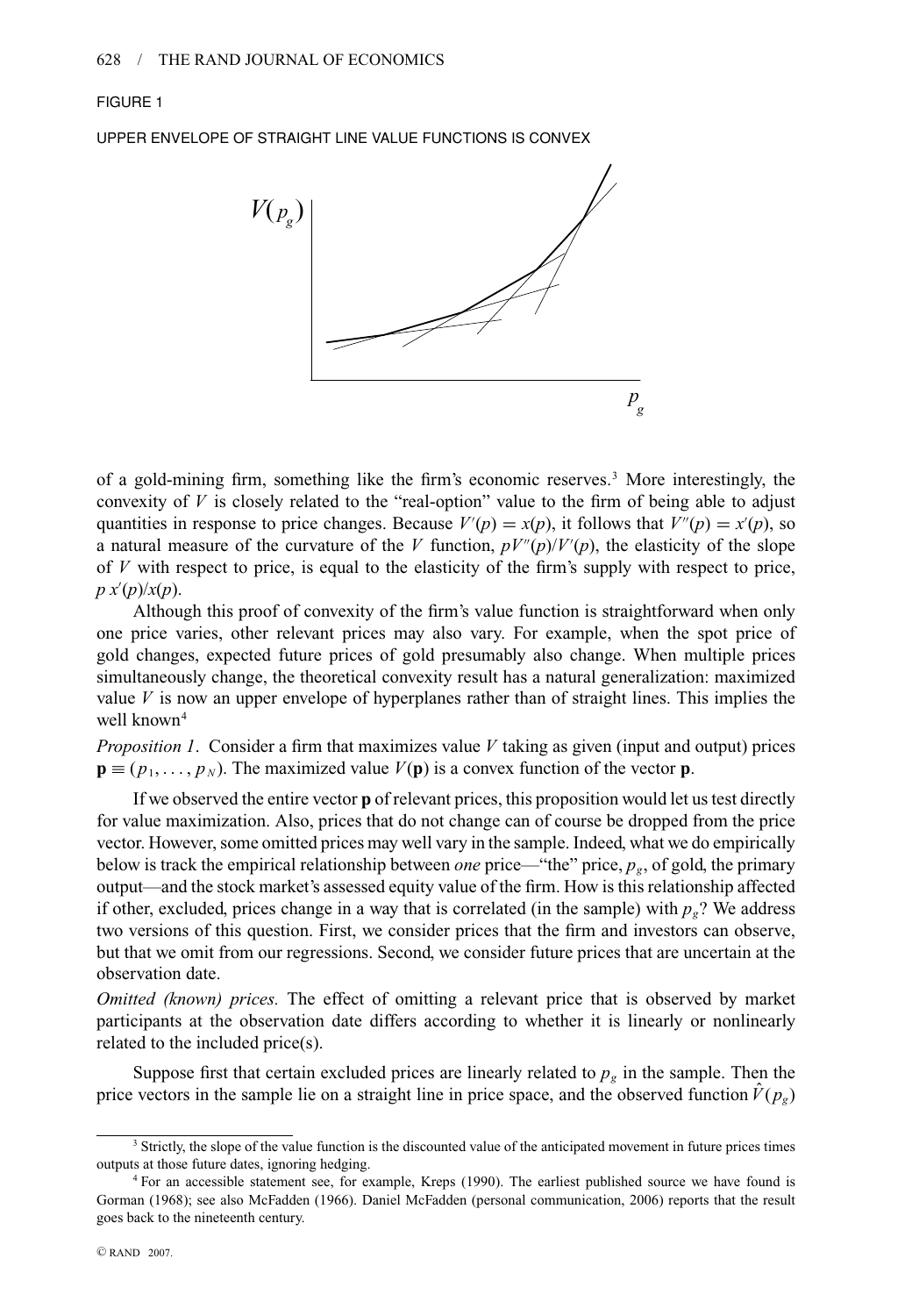is the slice of the convex value function  $V(\mathbf{p})$  that lies above that straight line. Consequently,  $\hat{V}$  is convex along that straight line, and empirically will appear convex as an apparent or reduced-form function of  $p_g$  alone.

In particular, of course, a gold-producing firm's maximized value will depend on the future prices of gold. As just noted, if those prices were deterministically and linearly related to our single spot gold price measure,  $p_g$ , convexity would still hold. Similarly, if the price of an input, such as skilled labor, changed linearly with the price of gold, theory would still predict a convex estimated value function, even if we omitted wage rates from our regressions.

The effect is a bit less clear if the relationship between omitted and included prices is nonlinear. Suppose for simplicity that just two prices affect *V*, and examine the observed relationship between  $p_1$  and *V* when (i) *V* is indeed a convex function of the full price vector  $(p_1, p_2)$  $p_2$ ), and (ii)  $p_2 = f(p_1)$ , where *f* is nonlinear (but note that any causality between  $p_1$  and  $p_2$  is not important here). Then the reduced-form or observed relationship between  $V$  and  $p_1$  will be  $V(p_1) \equiv V(p_1, f(p_1))$ . To study the convexity of  $\hat{V}$ , we calculate:

$$
\hat{V}''(p) = V_{11} + 2f'(p)V_{12} + f''(p)V_2 + [f'(p)]^2 V_{22}.
$$
\n(1)

Thus the observed relationship  $\hat{V}$  will be convex unless

$$
f''(p)V_2 < -[V_{11} + 2f'(p)V_{12} + (f'(p))^2V_{22}], \qquad (2)
$$

where the expression in square brackets is positive by convexity of *V* in the vector  $(p_1, p_2)$ . Thus, *V* will still be convex unless (i)  $f(\cdot)$  is "sufficiently" nonlinear; (ii)  $p_2$  is "sufficiently" important in *V*; and either (iiia) *f* is convex and good 2 is an input or else (iiib) *f* is concave and good 2 is an output. Of course, when *f* is linear, we recover the result of the discussion above.

*Uncertain (future) prices.* If some prices are uncertain and their distribution is unaffected by changes in the observed price  $p_1$ , then convexity follows because value can be expressed as an expected value:

$$
\hat{V}(p_1) = \int V(p_1, p_2) dF(p_2 | p_1), \tag{3}
$$

and this is a sum of convex functions of  $p_1$  provided that the distribution function  $F$  does not shift with changes in the observed price  $p_1$ . This argument holds however much or little the firm will be able to reoptimize as further information about currently unobserved prices arrives: that affects the shape of *V* as a function of  $p_2$ , but that is irrelevant for this argument.

Harder questions arise if the distribution of unobserved prices varies with the observed price, as is likely, especially when the unobserved prices are future spot prices of gold. When the expected value of each future price moves linearly in the observed spot price, so that, for instance,  $E(p_{t+1} | p_t) = a + bp_t$ , there is a natural intuition that convexity will carry over. *V* is convex in future prices as well as in today's price, and if expected future prices are linear in today's price, one might expect  $V$  to be convex in today's price. This argument would be just a special case of the analysis in equation (2) if the relationship among prices were deterministic. It also goes through, by the previous discussion, if the firm cannot respond to later news about future prices, because firm value is then linear in these prices. If, however, the firm will be able to respond to future prices, the option value resulting from the variability in those prices may vary with today's price. For example, imagine that extreme values of  $p_1$  (high or low) correspond to low conditional variances of future prices, so the conditional variance is an inverted U-shape as a function of *p*. If the option value is an important part of expected profits in the second period, extreme values of  $p_1$  would then correspond to low expected second-period profits, and potentially to low present values.

To investigate this problem, consider an illustrative two-period model. At the beginning of period 1, the firm has a stock  $S$  of ore. It learns the first-period price,  $p_1$ , and then chooses first-period extraction (and sales),  $x_1$ . Its costs in the first period of extracting  $x_1$  are  $x_1^2/(2S)$ , so its marginal cost is increasing linearly in  $x_1$  and decreasing in total stock or reserves. It chooses  $x_1$  knowing the conditional distribution of the second-period price  $p_2$ , and it knows that at the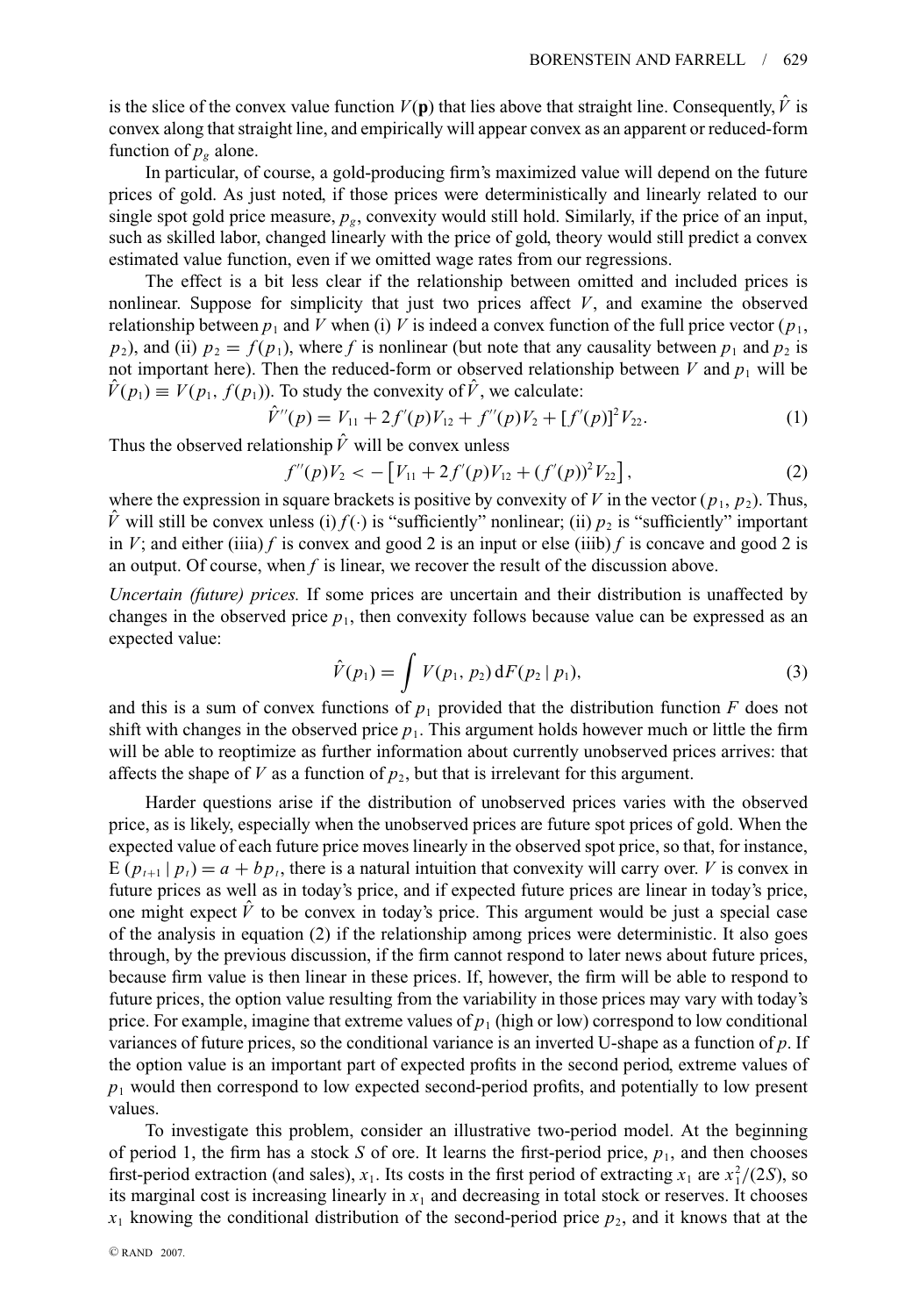beginning of period 2, it will learn  $p_2$  and will then choose second-period output  $x_2$ , at cost  $x_2^2/(2[S - x_1]).$ 

Given  $x_1$  and  $p_2$ ,  $x_2$  maximizes  $p_2x_2 - x_2^2/(2[S - x_1])$ , so second-period profits are  $(S - x_1)p_2^2/2$ . Consequently, given  $p_1, x_1$  maximizes

$$
\tilde{V}(p_1, x_1) \equiv p_1 x_1 - x_1^2 / (2S) + \frac{\delta}{2} (S - x_1) \mathbb{E} [p_2^2 | p_1], \tag{4}
$$

where  $\delta$  is the discount factor.

The reduced-form value function  $\hat{V}(p_1)$  is of course simply max<sub>*x*1</sub></sub> $\tilde{V}(p_1, x_1)$ . By the envelope theorem,  $\hat{V}'(p_1) = \partial \tilde{V}/\partial p_1$ , so differentiating again,

$$
\hat{V}''(p_1) = x_1'(p_1) \frac{\partial^2 \tilde{V}}{\partial p_1 \partial x_1} + \frac{\delta}{2} (S - x_1) \frac{\mathrm{d}^2}{\mathrm{d} p_1^2} \mathrm{E} [p_2^2 | p_1]. \tag{5}
$$

From the implicit-function theorem,  $x_1'(p_1)$  has the same sign as the mixed partial derivative of  $\tilde{V}$ . Consequently,  $\hat{V}$  is convex unless  $E[p_2^2 | p_1]$  is sufficiently concave in  $p_1$ ; and  $E[p_2^2 | p_1] =$  $(E[p_2 | p_1])^2$  + var  $[p_2 | p_1]$ , and the first term is convex in  $p_1$  if price follows a martingale. Thus, the observed value function will be convex unless the conditional variance is quite concave.

In Section 4 below, we explore how the conditional variance changes with gold prices and, as casual observation might suggest, find no evidence of such concavity of the conditional variance. If anything, extremely high values of  $p_1$  correspond to high, rather than low, conditional variances.

 $\Box$  **Value response and fat accumulation.** Although value functions should be convex in price if firms maximize value, Leibenstein (1966) and later work on agency and free cash flow (e.g., Jensen 1986) suggest that firms accumulate fat when they become wealthy and financial constraints loosen. If fat is an increasing and convex function of wealth, it could make the firm's net-of-fat value,  $V - F$ , concave.

Consider a gold-mining company that would have value *V* if it operated with no fat. Its actual value will be  $S = V(p_g) - F(V(p_g))$ , where  $F(V)$  is the present value of fat (profit dissipated through inefficiency), which we take to be a function of *V*. Differentiating with respect to  $p<sub>g</sub>$ ,

$$
S'(p_g) = V'(p_g)[1 - F'(V(p_g))],
$$
\n(6)

which will have the same sign (presumably positive) as  $V'(p<sub>g</sub>)$  if  $F'(V) < 1$ , that is, fat does not consume more than 100% of marginal wealth changes. Differentiating  $(6)$  with respect to  $p_g$  gives

$$
S''(p_g) = V''(p_g)[1 - F'(V(p_g))] - V'(p_g)^2 F''(V(p_g)).
$$
\n(7)

Hence,

$$
\frac{S''(p_g)}{S'(p_g)} = \frac{V''(p_g)}{V'(p_g)} - \frac{F''(V)}{1 - F'(V(p_g))}V'(p_g). \tag{8}
$$

The first term on the right in (8) is the (nonnegative) ratio of marginally economic reserves (those barely worth extracting at price  $p_g$ ) to total economic reserves (all those worth extracting at price  $p_g$ ). The second term is a measure of the convexity of the fat function. If the fat function is sufficiently convex, relative to the firm's real-option opportunity to reoptimize when  $p_g$  changes (the first term in (8)), then  $\frac{S''(p_g)}{S'(p_g)}$  will be negative, making *S* concave in price.

Therefore, if empirically *S* is concave in  $p<sub>g</sub>$ , rejecting simple versions of full maximization, this could suggest (at least investor expectations of) fat. It can also imply a lower bound on expected fat. Because

$$
F(V(p_g)) \equiv V(p_g) - S(p_g),\tag{9}
$$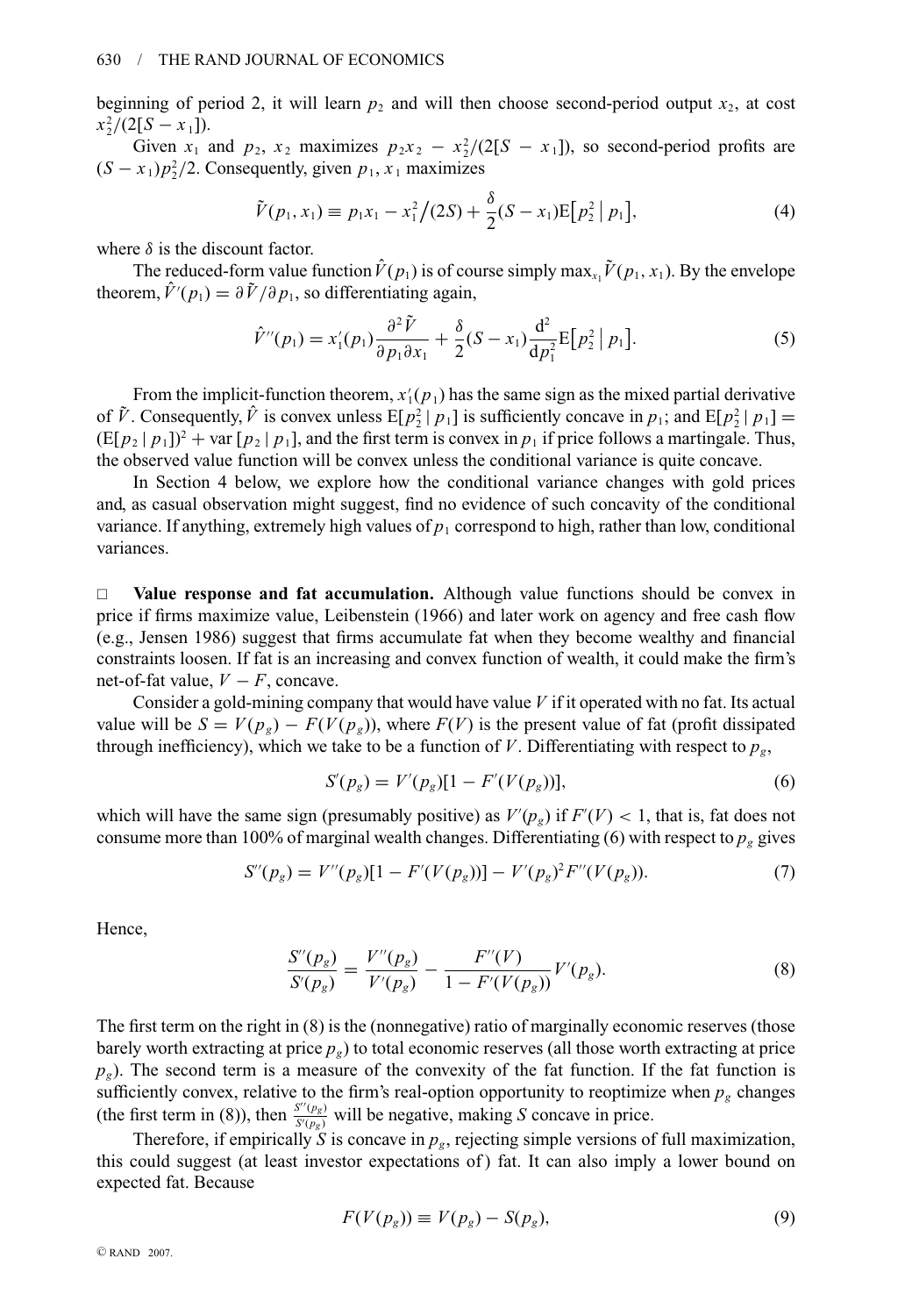FIGURE 2

CONSTRUCTING A LOWER BOUND ON FAT FROM VALUE FUNCTION CONCAVITY



we can differentiate and divide by  $V'(p_g)$  to get

$$
F'(V(p_g)) = 1 - \frac{S'(p_g)}{V'(p_g)}.
$$
\n(10)

Now consider observations at two prices: a low price,  $p_g^L$ , and a higher price,  $p_g^H$ , as in Figure 2. As theory tells us that  $V'(p_g^H) \ge V'(p_g^L)$ , and as we presume that fat increases in wealth and hence in price (i.e., *F'* and *V'* are positive), we have  $V'(p_g^H) \ge V'(p_g^L) \ge S'(p_g^L)$ , whence

$$
F'(V(p_g^H)) = 1 - \frac{S'(p_g^H)}{V'(p_g^H)} \ge 1 - \frac{S'(p_g^H)}{S'(p_g^L)}.
$$
\n(11)

This gives us an observable lower bound on the fraction of the marginal dollar of wealth gain from an increase in  $p_g$  near  $p_g^H$  that is dissipated as fat, that is, the quantity  $F'(V(p_g^H))$ , or "marginal fat." It is one minus the slope on the *S* function at point B divided by the slope at point A. The bound is strictly positive when *S* is concave so that  $S'(p_g^H) < S'(p_g^L)$ .

We also get an observable lower bound on the total rent dissipation. From convexity of *V*,

$$
V(p_g^H) \ge V(p_g^L) + (p_g^H - p_g^L)V'(p_g^L). \tag{12}
$$

As fat is non-negative (so  $V \ge S$ ) and, we assume, weakly increasing in wealth (so  $V' \ge S'$ ), the right-hand side is at least equal to

$$
S(p_g^L) + (p_g^H - p_g^L)S'(p_g^L),
$$
\n(13)

so

$$
F(V(p_g^H)) \equiv V(p_g^H) - S(p_g^H) \ge (p_g^H - p_g^L)S'(p_g^L) - [S(p_g^H) - S(p_g^L)],
$$
 (14)

and this lower bound on total fat at  $p_g^H$  is positive when *S* is concave.

Equations (11) and (14) let us infer bounds on marginal and total fat. Because we do not observe *V* , we cannot *estimate* fat but only bound it, on the assumption that fat causes the concavity of  $S(\cdot)$ . The lower bounds will underestimate fat if, as one would expect,  $V(\cdot)$  is *strictly* convex or if the firm has some fat even at  $p_g^L$  (that is,  $F(p_g^L) > 0$  and  $F'(p_g^L) > 0$ ). Of course, these supposed lower bounds will overestimate fat if concavity is caused by other factors such as those we discuss in Section 4.

This theory of fat accumulation is obviously related to a free cash flow view of managerial behavior, but there are important differences. First, whereas empirical work on free cash flow relies on accounting measures, our approach works through investors' responses to an exogenous shock to the firm's wealth. By incorporating investors' expectations, our approach may better capture changes in firm behavior that do not quickly affect cash flow. For instance, managers might respond to an increase in the price of gold by committing to higher wages, establishing attractive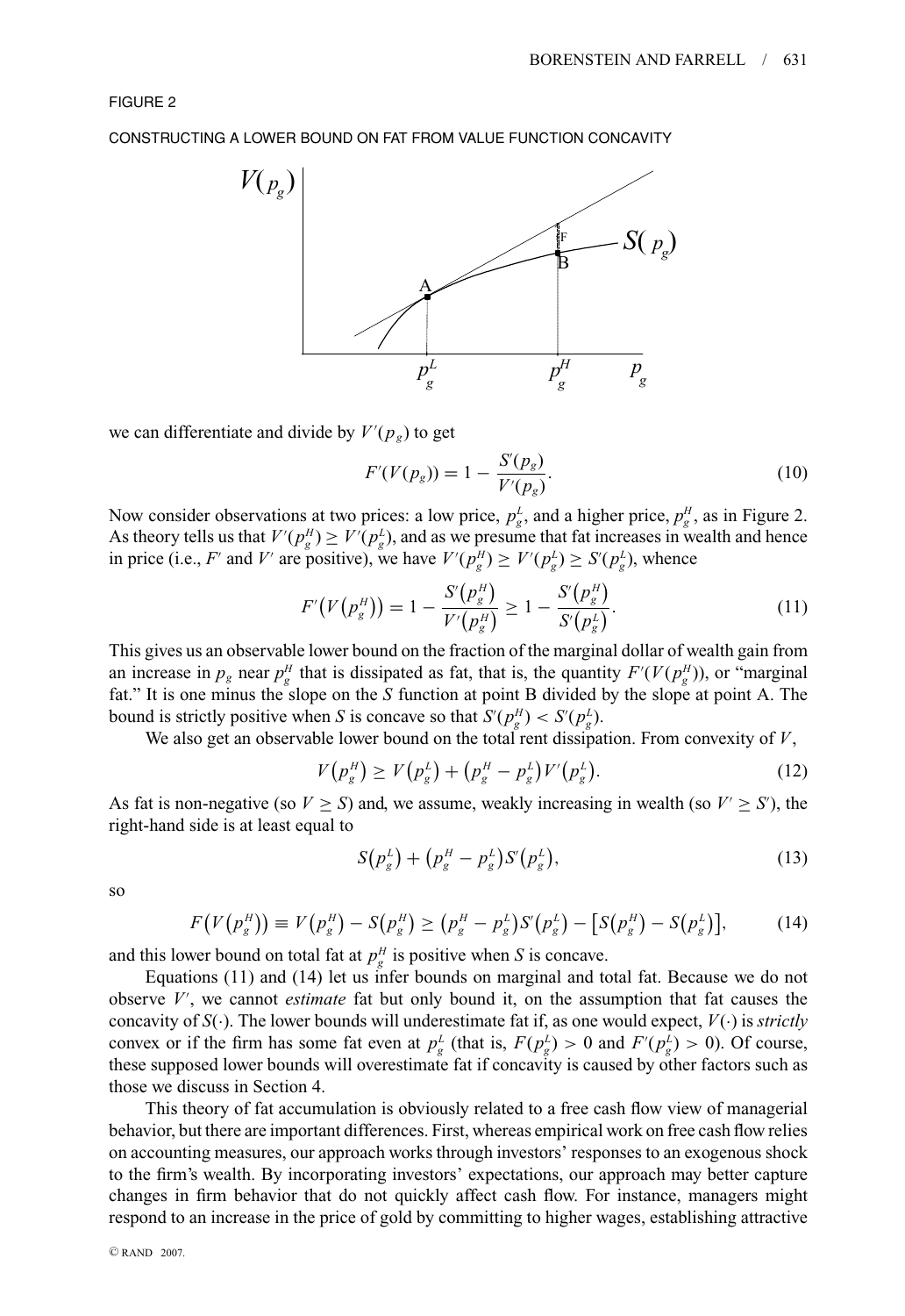pension plans, or planning new capital investments, whose cash-flow cost may predictably arrive years later. Thus, our approach incorporates information that is missing, or mistimed, in free cash flow analysis.

## **3. Gold prices and the valuation of gold-mining companies**

 We study the effects of wealth changes on corporate fat in the gold-mining industry, because the frequent shocks to the price of gold are exogenous to the gold-mining companies we examine and translate directly into wealth shocks for those firms.<sup>5</sup>

Gold-mining companies are almost certainly price takers in the gold market. The market for gold is worldwide, because of the metal's high value-to-weight ratio and homogeneity, and no producer controls a large share of the annual extraction of new gold.<sup>6</sup> More importantly, final demand for gold can be fulfilled from existing stock. Annual production of gold from mines worldwide is about 2% of existing stock of the metal.<sup>7</sup> Thus, unilateral market power appears to be absent. Coordinated oligopoly interactions seem extremely unlikely, given the large number of diverse gold-mining firms and other holders of gold. Nor do theories of raising rivals' costs apply here.

For the analysis of Section 2 to apply directly, changes in the price of the important input or output should be exogenous to the firms observed. This means not only that no firm has market power but also that price movements are not driven by aggregate shocks to the observed firms, such as new gold discoveries by them or revisions in their estimated reserves.<sup>8</sup> In fact, gold price changes are almost uniformly the result of demand-side news: world events that change the attractiveness of gold as a store of wealth, trends in the demand for gold jewelry, or policy decisions of central banks to hold more or less gold.9 We searched the *Wall Street Journal* over the 28-year span of our sample for articles about gold prices and found almost no mention of gold supply (from gold mines) as a cause of gold price changes. Discussions with investor relations personnel at several gold-mining companies also failed to uncover cases in which supply shocks from mines were thought to have significantly affected prices. Even the fraudulent Bre–X incident in May 1997, in which an area of Indonesia that had been touted as the largest gold find in history turned out to have no economic supplies, did not significantly affect the price of gold.<sup>10</sup>

The value of a gold-mining firm should depend on spot and all information about future prices of gold, but we analyze the relationship empirically using one (near-term futures) price. We subject this assumption to robustness tests below, we believe it is sensible because the prices move together very closely. Gold is actively and thickly traded and can be stored cheaply (relative to its value), so arbitrage would be comparatively easy if traders detected systematic departures from a martingale. Indeed, augmented Dickey-Fuller tests using our weekly gold price series for 1977–2004 fail to reject a unit root.<sup>11</sup> This is consistent with the findings of Pindyck (1993). Selvanathan (1991) found that a random-walk hypothesis performed better than a panel of gold price forecasters. Figure 3 shows the price of gold over our sample period (in constant 2004 dollars), and Table 1 gives descriptive statistics.

<sup>&</sup>lt;sup>5</sup> A number of papers examine the related issue of the relationship between competition and firm productivity. See Schmitz (2005) and references therein.

<sup>6</sup> The largest producer in 2004, Newmont Mining, mined about 9% of world extraction and held about 7% of world reserves.

<sup>7</sup> According to U.S. Geological Survey data, existing stock is 128,000 tons and annual production is about 2500 tons. See minerals.usgs.gov/minerals/pubs/mcs/2006/mcs2006.pdf.

<sup>8</sup> In Borenstein and Farrell (1996), we analyzed the value response of oil companies to changes in the price of oil, but abandoned that analysis because the oil market lacks these advantages.

<sup>&</sup>lt;sup>9</sup> One could, of course, regard these central banks' decisions as supply shocks, but they are not shocks to the supply of the firms we study.

<sup>&</sup>lt;sup>10</sup> On May 6, while the stock of Bre–X fell 97% in value (confirming that the lack of economic supplies was news to the market), the price of gold *fell* about \$2/oz.

<sup>&</sup>lt;sup>11</sup> The test statistic is  $-2.09$  and the 95% critical value is  $-3.12$ .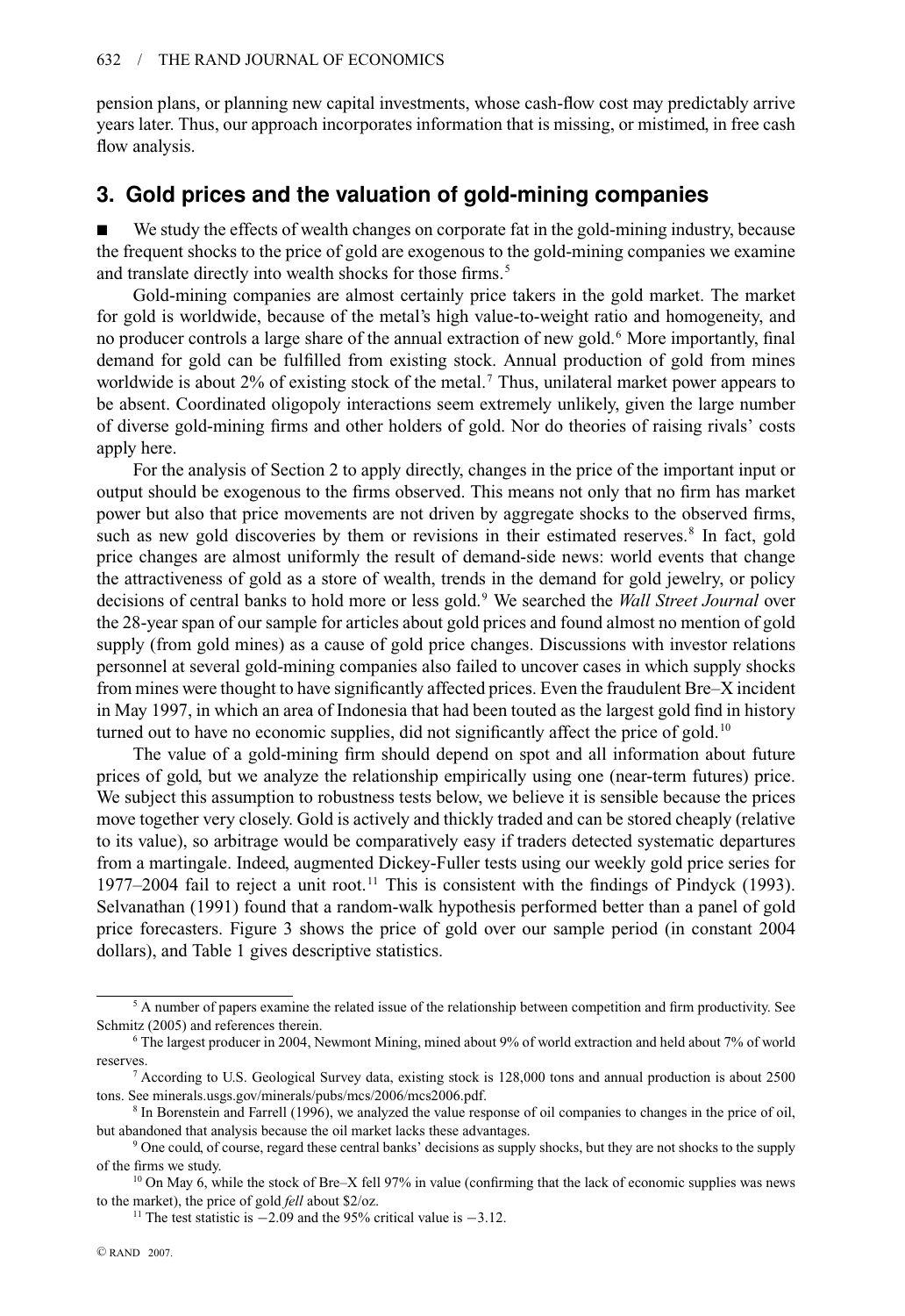FIGURE 3

2100 2000 1900 1800 1700 1600 1500 1400 1300 \$/oz. (2004 dollars) **\$/oz. (2004 dollars)** 1200 1100 1000 900 800 700 Mr mmmm 600 500 400 300 200  $100$ 0 1977 1978 1979 1980 1981 1982 1983 1984 1985 1986 1987 1988 1989 1990 1991 1992 1993 1994 1995 1996 1997 1998 1999 2000 2001 2002 2003 2004

#### REAL GOLD PRICES, 1977–2004

**TABLE 1 Descriptive Statistics on Gold Price, 1977–2004**

| Mean<br>Std dev<br>Min | Percentiles<br>(Constant 2004 Dollars) |        |                  |        |
|------------------------|----------------------------------------|--------|------------------|--------|
|                        |                                        |        |                  |        |
|                        |                                        | 244.20 | 25 <sub>th</sub> | 409.15 |
|                        | 278.32                                 | 50th   | 501.55           |        |
| Max                    | 2013.22                                | 75th   | 670.82           |        |
|                        |                                        | 90th   | 821.39           |        |

To analyze the effect of gold prices on a gold-mining firm's stock market value, one wants to control for market-wide stock price movements, which may represent, among other things, interest-rate changes or expected changes that would affect gold mine stock prices directly.<sup>12</sup> Thus, we begin with the standard capital assessment pricing model (CAPM) market model of equity returns:

$$
R_{it}=R_{ft}+\beta_i(R_{mt}-R_{ft})+\epsilon,\qquad\qquad(15)
$$

where *R* is the rate of return, the *i* subscript refers to the observed firm, the *m* subscript refers to the market, and the *f* subscript refers to the risk-free rate of return. We multiply both sides of (15) by the stock value of the firm at  $t - 1$  to get the equation in terms of the change in firm value:<sup>13</sup>

$$
R_{it}S_{it-1} = \Delta S_{it} = R_{ft}S_{it-1} + \beta_i(R_{mt} - R_{ft})S_{it-1} + \epsilon S_{it-1},
$$
\n(16)

 $12$  Over our sample period, the correlation between the return on the market index and the return on gold futures is about 0.05, which is significantly different from 0 at the 5% level.

<sup>&</sup>lt;sup>13</sup> We focus on just the equity value of the firm. As we discuss in Section 4, this should strengthen the predicted convexity.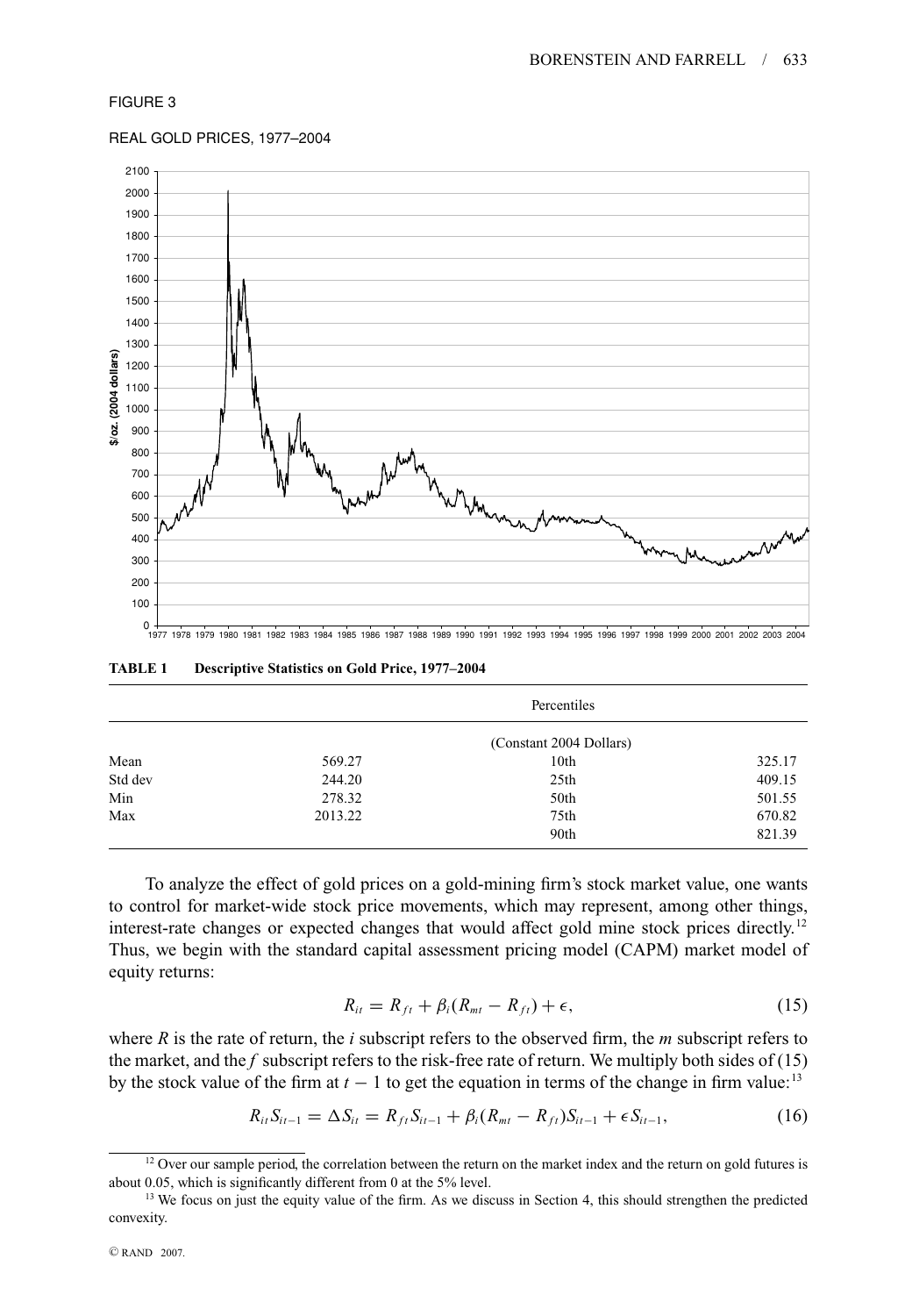where  $\Delta$  indicates the difference between the period *t* and period  $t - 1$  value of the variable. We then specify explicitly the effect of the price of gold, which would otherwise be included in the error term.

Recall that we are interested in the curvature of the relationship between *S* and  $p_g$ . This might be measured by the second derivative of a levels equation. Because our equation is in differences, we include the difference/derivative of a quadratic relationship between stock value and the price of gold. That is, if  $S = \gamma_0 + \gamma_1 p_g + \gamma_2 p_g^2$ , then  $dS = \gamma_1 dp_g + 2\gamma_2 p_g dp_g$ . So, we estimate the equation

$$
\Delta S_{it} - R_{ft} S_{it-1} = \alpha_1 \Delta p_{gt} + \alpha_2 p_{gt-1} \Delta p_{gt} + \alpha_3 S_{it-1} (R_{mt} - R_{ft}) + S_{it-1} \epsilon, \qquad (17)
$$

where *S* is the stock market value of the firm,  $p_g$  is the price of gold,  $R_{m}$  is the return on a value-weighted stock market index,<sup>14</sup> and  $\alpha$ s are parameters. In this model,  $\alpha_3$  is the estimate of the CAPM  $\beta$ .<sup>15</sup> The coefficient  $\alpha_2$  indicates the convexity (if  $\alpha_2 > 0$ ) or concavity (if  $\alpha_2 < 0$ ) of the relationship between the price of gold and the value of the firm.

We examine the stock market values of 17 gold-mining companies that are traded in the United States or Canada. We arrived at this dataset by examining lists of U.S. and Canadian gold producers and including each firm that (i) produced at least 10,000 ounces of gold in 1996, (ii) mined gold predominantly or exclusively in the United State, Canada, and Australia (we used this criterion to minimize the effect of political risk), (iii) was primarily in the gold-mining business, and (iv) was publicly traded and is covered by Center for Research in Security Prices (CRSP) stock market data. This produced 21 firms. We then eliminated 4 firms for which fewer than 104 weekly stock observations (2 years of observations) were available. For all 17 firms used in the analysis, estimation of equation (17) with just a linear gold price term indicated that the value of the firm has a positive and statistically significant relationship to the price of gold.

Our full sample period is weekly observations for January 1977 through December 2004, a total of  $1458$  weeks.<sup>16</sup> No firm is in the sample for the entire period, however. Some firms came into existence after 1977, whereas others were delisted, and ultimately ceased to operate, prior to 2004. Some firms have recently diversified and gold mining has become a relatively small share of their operations, so we drop recent years of operations for these firms. A few firms also made major purchases of other gold-mining companies in the late 1990s and early 2000s.

The stock market values are taken from CRSP data.<sup>17</sup> We use the nearest-contract gold futures price (traded on the COMEX division of the New York Mercantile Exchange) to represent the price of gold. Although that contract changes every other month, our  $\Delta p_{gt}$  variable is always the change for a given contract, not a comparison of prices on two different contracts. For the risk-free rate, we use the 1-year T-bill yield on the day of observation transformed to a weekly interest rate. For each company, we use weekly observations (closing price on the last trading day of each week) to estimate the value of the firm as a function of the price of gold.

Because we expect rent dissipation or fat to depend on the firm's real wealth, we deflate all variables. We deflate *S*,  $p_g$ , and the market index on which  $R_m$  is based to 2004 dollars using the consumer price index (CPI) (all items—urban consumers). We translate the nominal T-bill yield used for  $R_f$  to a real yield by  $R_f^r = \frac{1+R_f}{1+\pi} - 1$ , where  $\pi$  is the inflation rate calculated from the CPI for the month of the observation.

<sup>&</sup>lt;sup>14</sup> Using an equally weighted index instead changes the results minimally.

<sup>&</sup>lt;sup>15</sup> Inclusion of a constant term in (17) yields practically identical results. Similarly, rather than subtracting *R<sub>ft</sub>S<sub>it−1</sub>* from both sides of (16)—implicitly assuming its coefficient is 1—inclusion of this term on the right-hand side makes virtually no difference in the results.

<sup>&</sup>lt;sup>16</sup> We drop from the sample the weeks of September 10, 17, and 24 because of the September 11, 2001, terrorist attacks, which disrupted financial markets.

<sup>&</sup>lt;sup>17</sup> We include weeks in which the stock goes ex-dividend or the number of shares outstanding changes, but adjust firm valuation for these changes. Dropping these weeks results in the loss of about 10% of all observations and has virtually no effect on the results.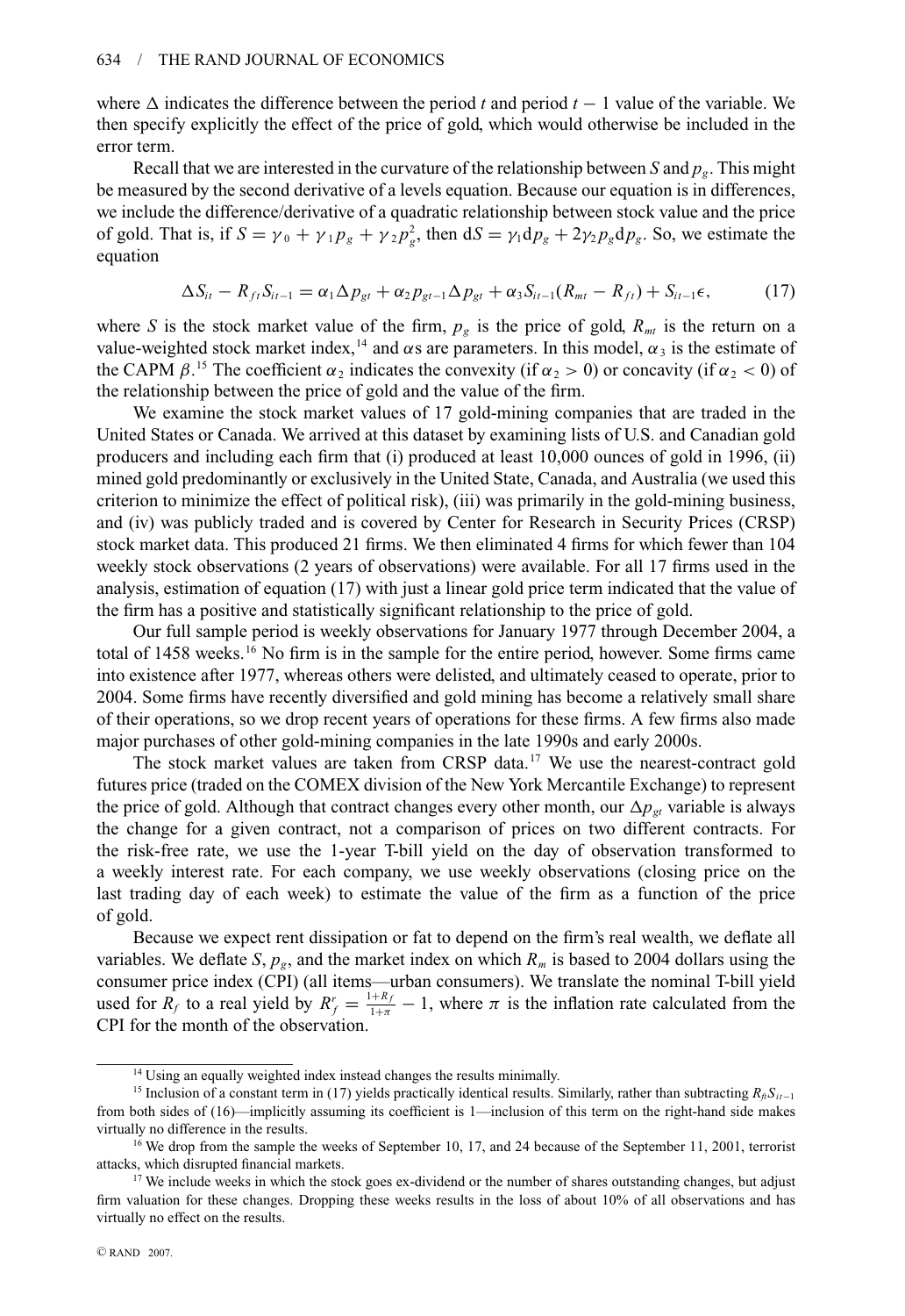The error term in the regression we estimate may be heteroskedastic, both because the equation is in terms of the value of the firm (as indicated in (16)) which changes over time, and because exogenous factors affect the volatility of stock market returns. We address this problem by estimating the regression using GLS, explicitly controlling for heteroskedasticity caused by the presence of *St*−<sup>1</sup> in the error term. We do the GLS estimation by dividing both sides of equation (17) by *St*−1. We then report White heteroskedastic-consistent standard errors to control for other heteroskedasticity. We have also carried out the analysis without the GLS correction, but just implementing the White correction to the standard errors, with very similar results.<sup>18</sup>

 $\Box$  **Estimation of a quadratic value function.** We begin by separately estimating (17) for each of the 17 firms by GLS. The sample periods differ across firms, but each regression includes at least 287 observations and the median number of observations is 911. The results are shown in Table 2. The estimated second derivative is negative for 11 of the 17 firms, and significantly negative (at the 5% level) for 8 of them. Of the 6 estimated positive second derivatives, only 1 is statistically significant. The *z*-statistic for the 17 estimated second derivatives is −27.54 with a standard error of  $\sqrt{17} = 4.12$ , which is significant at the 1% level. Thus, we find a *concave* relationship between the price of gold and the values of many of the gold-mining firms.

The other parameters estimated appear reasonable. The implied first derivative of stock market value with respect to the price of gold,  $\alpha_1 + \alpha_2 \cdot p_g$ , is positive for each firm at the median price of gold in the sample and for nearly all gold price values that occur while the firm is in the sample. The CAPM  $\beta$  parameter estimated for these firms varies, but is significantly below 1 in all cases.19

To interpret the magnitude of the curvature of the estimated value function, we create a benchmark slope for each firm in its lean state. We calculate the estimated slope of each firm's value function when the price of gold is \$409.15, its 25th percentile value in the full 28-year sample. The first column of Table 3 shows the estimated change in slope when the price of gold increases to \$501.55, its median value in the full sample.

Graphically, this calculation compares the slope at point B to the slope at point A in Figure 2. In terms of our equation (11), this is  $S'(p_g^H)/S'(p_g^L) - 1$ . For Campbell Resources, for example, if the statistically significant 5.6% estimated decline in the slope were precise and were due solely to fat, this would suggest that when the price of gold increases slightly starting from its median level, at least 5.6% of the incremental gain is dissipated, that is, is not reflected in increased shareholder wealth. Recall that, taking the point estimate as correct and assuming all concavity is due to fat, this is a lower bound, as the *V* function is (weakly) convex.

The *z*-statistic discussed above is one way to aggregate our data across firms. Another is to study the response of a portfolio of gold-mining firms to changes in  $p_g$ . We do this by taking a weighted average of the slopes of the value functions, with each firm's weight being its average market capitalization while it is in the sample. We then again calculate how the slope of *S* is estimated to change if  $p_g$  rises from its 25th percentile to the 50th percentile value, as a percentage of the slope when  $p<sub>g</sub>$  is at its 25th percentile. The result is an estimated decline of 11.5%, and is significant at the 5% level.<sup>20</sup>

If this concavity were due solely to fat, our estimates would also imply a lower bound on the *total* fat that accumulates when  $p<sub>g</sub>$  increases, as a proportion of the theoretical increase

<sup>&</sup>lt;sup>18</sup> There is also a potential econometric issue of cointegration of firm value and the (nearest-contract) futures price of gold. We tested for cointegration and found that in all cases, the null hypothesis of no cointegration was strongly rejected: t-statistics above 18 in all cases compared to a critical value that varies with number of observations, but is around 3.

<sup>&</sup>lt;sup>19</sup> Using an equally weighted, rather than value-weighted, market index moves the  $\beta$  estimates for all firms closer to 1, but otherwise has minimal effects on the results. We also estimated the  $\beta s$  without the gold price terms and found very similar estimates.

 $20$  The variance of this estimate is calculated on the assumption that the estimates for each firm are statistically independent.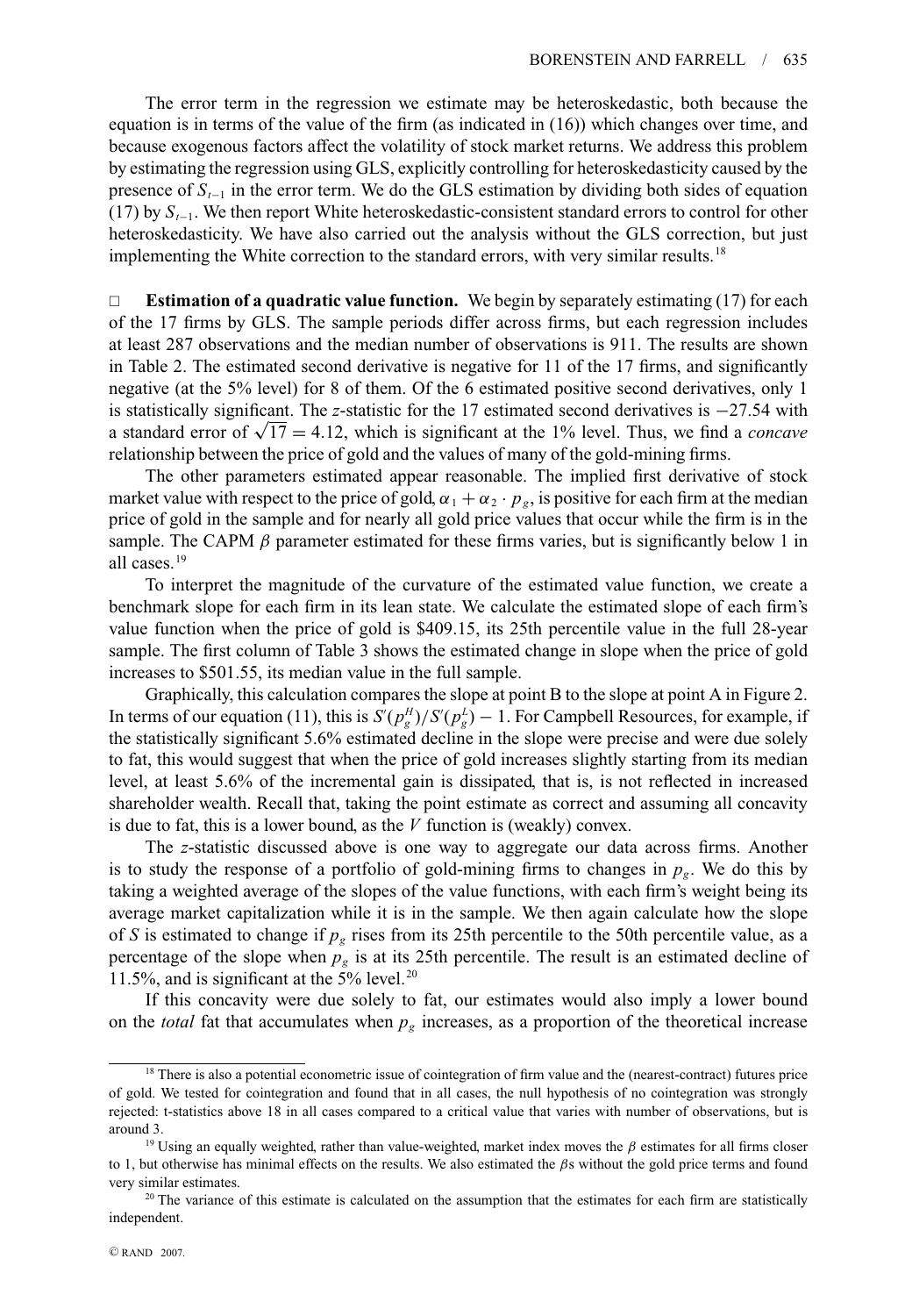#### 636 / THE RAND JOURNAL OF ECONOMICS

| Company                  | $\Delta p_{gt}$ | $p_{gt-1} \Delta p_{gt}$ | CAPM $\beta$ | $R^2$ | Obs  | Period    |
|--------------------------|-----------------|--------------------------|--------------|-------|------|-----------|
| Alta                     | 122             | 0.00                     | 0.46         | 0.153 | 1162 | 1977-1999 |
|                          | (33)            | (0.04)                   | (0.13)       |       |      |           |
| Amax                     | 1484            | 5.07                     | 0.42         | 0.353 | 564  | 1987-1998 |
|                          | (1557)          | (2.96)                   | (0.18)       |       |      |           |
| <b>Barrick</b>           | $-918$          | 2.61                     | 0.63         | 0.110 | 517  | 1985-1994 |
|                          | (1144)          | (1.94)                   | (0.19)       |       |      |           |
| Campbell <sup>-</sup>    | 136             | $-0.07$                  | 0.59         | 0.098 | 1295 | 1977-2001 |
|                          | (18)            | (0.01)                   | (0.14)       |       |      |           |
| Canyon <sup>-</sup>      | 392             | $-0.54$                  | $-0.30$      | 0.194 | 983  | 1986-2004 |
|                          | (136)           | (0.19)                   | (0.19)       |       |      |           |
| Coeur D'Alene-           | 399             | $-0.21$                  | 0.52         | 0.302 | 596  | 1979-1990 |
|                          | (54)            | (0.05)                   | (0.14)       |       |      |           |
| Dakota                   | $-85$           | 0.45                     | 0.07         | 0.076 | 428  | 1989-1998 |
|                          | (216)           | (0.42)                   | (0.39)       |       |      |           |
| Echo Bay                 | 1131            | 1.64                     | 0.02         | 0.230 | 1004 | 1983-2003 |
|                          | (440)           | (0.91)                   | (0.14)       |       |      |           |
| Getchell <sup>-</sup>    | 1948            | $-3.04$                  | 0.13         | 0.052 | 554  | 1988-1998 |
|                          | (618)           | (1.13)                   | (0.24)       |       |      |           |
| Glamis <sup>-</sup>      | 684             | $-0.89$                  | 0.08         | 0.152 | 1115 | 1983-2004 |
|                          | (100)           | (0.15)                   | (0.12)       |       |      |           |
| Goldcorp <sup>-</sup>    | 339             | $-0.29$                  | 0.18         | 0.131 | 1125 | 1982-2004 |
|                          | (45)            | (0.06)                   | (0.12)       |       |      |           |
| Homestake <sup>-</sup>   | 3539            | $-1.84$                  | 0.22         | 0.254 | 1296 | 1977-2001 |
|                          | (368)           | (0.31)                   | (0.09)       |       |      |           |
| Meridian                 | 3131            | $-1.07$                  | 0.15         | 0.226 | 911  | 1987-2004 |
|                          | (1307)          | (2.47)                   | (0.14)       |       |      |           |
| Newmont                  | 23979           | $-21.22$                 | 0.32         | 0.304 | 287  | 1986-1991 |
|                          | (10694)         | (16.52)                  | (0.17)       |       |      |           |
| Placer Dome <sup>-</sup> | 35716           | $-31.32$                 | 0.65         | 0.383 | 592  | 1987-1998 |
|                          | (8165)          | (14.63)                  | (0.12)       |       |      |           |
| Royal Oak                | 2097            | $-2.86$                  | 0.17         | 0.121 | 395  | 1991-1999 |
|                          | (0)             | (3.13)                   | (0.31)       |       |      |           |
| Vista <sup>+</sup>       | $-11$           | 0.46                     | 0.39         | 0.046 | 964  | 1986-2004 |
|                          | (76)            | (0.17)                   | (0.41)       |       |      |           |

**TABLE 2 Results from Quadratic Value Function Regressions**

<sup>+</sup> indicates statistically significant convexity at the 5% level.

<sup>−</sup> indicates statistically significant concavity at the 5% level.

GLS with correction for heteroskedasticity caused by  $S_{it-1}$  in residual (equation (17)).

White standard errors are in parentheses.

in wealth; in Figure 2, this proportion is  $\Delta F/\Delta V$ . Even if the firm is fat free when  $p_g =$ \$409.15/oz., the aggregate estimate for the 17 firms would imply that at least 5.7% of the potential wealth gain when the price increases to \$501.55 is not realized or at least not passed to shareholders.

 $\Box$  **Estimation of a piecewise-linear value function.** Estimating a quadratic value function is a natural starting point, because we are interested in the curvature of the relationship, but the quadratic is quite restrictive. As an alternative and a sensitivity test, we also estimated a piecewise-linear relationship between *S* and  $p<sub>g</sub>$ , with breaks at the 25th and 75th percentiles of the distribution of  $p_{g}$ <sup>21</sup>. To accommodate tests of slope differences, the regressions are run with a slope term in effect over all prices ( $\Delta p_{gt}$ ) and additional slope terms that apply only for prices

<sup>&</sup>lt;sup>21</sup> For each regression, we used the 25th and 75th percentiles during the time the firm is in the sample, rather than the values shown in Table 1.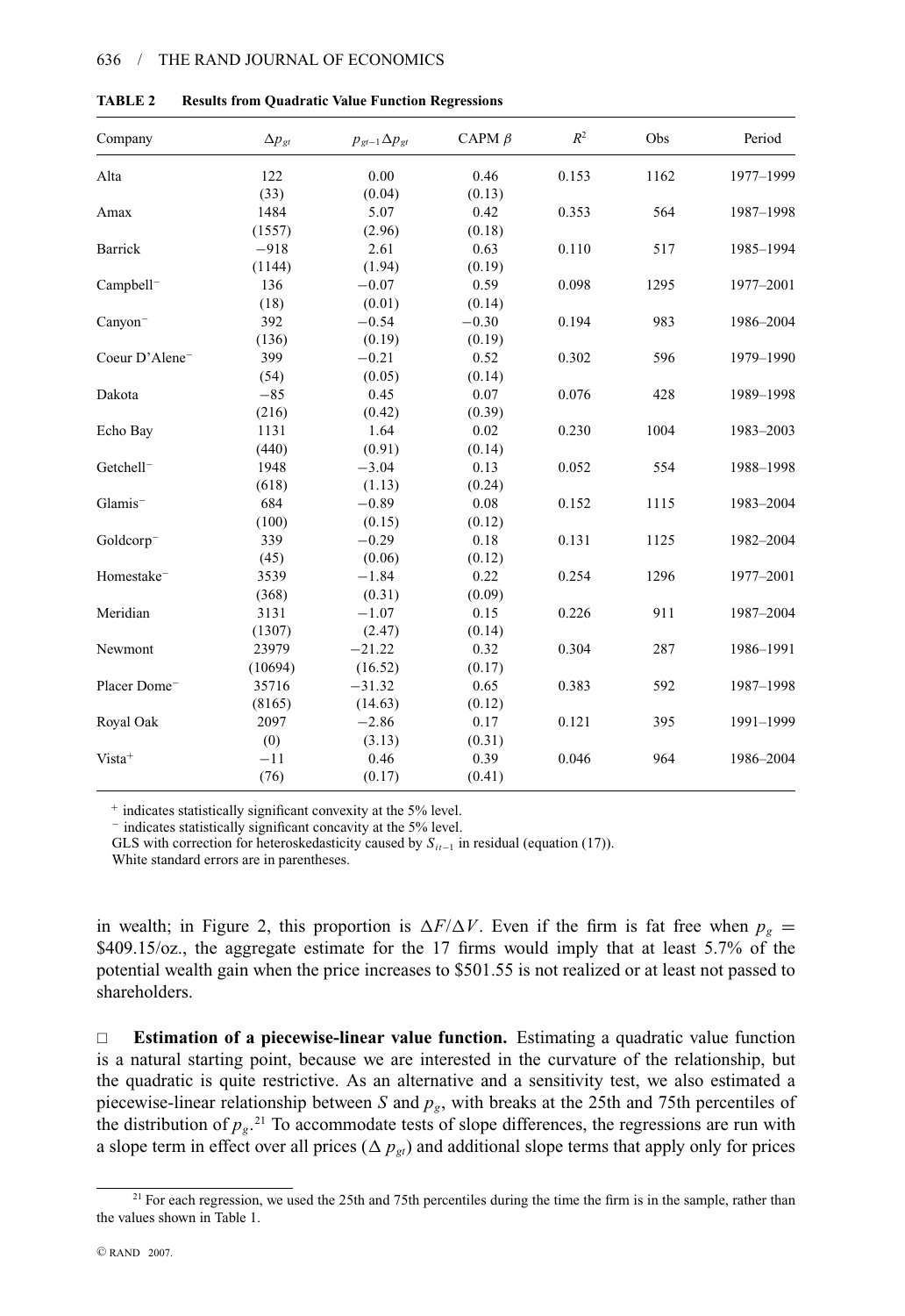| Company       | $(1)$ $(%$ | (2)(%)     | (3)(%)  | (4)(%   |
|---------------|------------|------------|---------|---------|
| Alta          | 0.0        | 0.9        | 5.0     | $-9.3$  |
|               | (2.9)      | (2.8)      | (5.2)   | (7.6)   |
| Amax          | 13.2       | 10.4       |         | 13.2    |
|               | (7.7)      | (6.8)      |         | (7.7)   |
| Barrick       | 159.0      | $-390.9$   |         | $-18.4$ |
|               | (117.8)    | $(-273.0)$ |         | (8.3)   |
| Campbell      | $-5.6$     | $-4.8$     | $-5.2$  | 26.2    |
|               | (1.2)      | (1.1)      | (1.9)   | (7.7)   |
| Canyon        | $-28.7$    | $-24.5$    |         | $-26.5$ |
|               | (10.2)     | (9.6)      |         | (9.4)   |
| Coeur D'Alene | $-6.2$     | $-5.4$     | $-6.0$  | 248.2   |
|               | (1.4)      | (1.3)      | (1.4)   | (124.8) |
| Dakota        | 41.8       | 23.5       |         | 41.8    |
|               | (39.6)     | (34.0)     |         | (39.6)  |
| Echo Bay      | 8.4        | 4.4        | $-19.9$ | 50.6    |
|               | (4.7)      | (4.0)      | (6.7)   | (6.8)   |
| Getchell      | $-39.8$    | $-32.5$    |         | $-39.8$ |
|               | (14.8)     | (12.7)     |         | (14.8)  |
| Glamis        | $-25.5$    | $-20.9$    | $-19.1$ | $-25.5$ |
|               | (4.4)      | (3.6)      | (7.6)   | (7.1)   |
| Goldcorp      | $-12.1$    | $-10.6$    | $-9.2$  | $-10.3$ |
|               | (2.5)      | (2.2)      | (3.5)   | (9.8)   |
| Homestake     | $-6.1$     | $-5.4$     | $-5.4$  | $-11.6$ |
|               | (1.0)      | (0.9)      | (0.8)   | (3.3)   |
| Meridian      | $-3.7$     | $-4.2$     |         | $-3.7$  |
|               | (8.5)      | (7.3)      |         | (8.5)   |
| Newmont       | $-12.8$    | $-8.7$     |         | $-10.1$ |
|               | (10.0)     | (10.5)     |         | (8.1)   |
| Placer Dome   | $-12.6$    | $-11.5$    |         | $-12.6$ |
|               | (5.9)      | (5.0)      |         | (5.9)   |
| Royal Oak     | $-28.5$    | $-29.9$    |         | $-28.5$ |
|               | (31.2)     | (28.5)     |         | (31.2)  |
| Vista         | 24.0       | 19.4       |         | 26.3    |
|               | (9.0)      | (9.0)      |         | (10.2)  |

**TABLE 3 Estimated Change in Slope of** *S* **Function When** *pg* **Increases from Its 25th Percentile (\$409.15) to Median (\$501.55) Price**

(1) GLS estimation (equation (17)) with White standard errors (from Table 2).

(2) Same as (1) except using 12- to 14-month-out futures price instead of nearest futures price.

(3) Same as (1) except including only observations during 1977–1986.

(4) Same as (1) except including only observations during 1987–2004.

in the lowest  $(\Delta p_{gt}^L)$  and highest  $(\Delta p_{gt}^H)$  quartiles of the gold price distribution. The equation we estimate  $is^{22}$ 

$$
\Delta S_{it} - R_{ft} S_{it-1} = \alpha_1 \Delta p_{gt} + \alpha_{2H} \Delta p_{gt}^H + \alpha_{2L} \Delta p_{gt}^L + \alpha_3 S_{it-1} (R_{mt} - R_{ft}) + S_{it-1} \epsilon. \tag{18}
$$

The results, shown in Table 4, are consistent with the quadratic estimation. For 6 of the 17 firms, the slope in the lowest quartile of gold prices is estimated to be significantly (at the 5% level) steeper than in the middle range of prices, indicating concavity. In one case, the slope is significantly flatter in the lowest quartile than in the middle range of prices. For 6 of the 17 firms, the slope in the highest quartile of gold prices is estimated to be significantly (at the 5% level) flatter than in the middle range of prices, indicating concavity, whereas it is not significantly

<sup>&</sup>lt;sup>22</sup> Thus, the estimated coefficient on the highest quartile is  $\alpha_1 + \alpha_{2H}$  and the estimated coefficient on the lowest quartile is  $\alpha_1 + \alpha_{2L}$ .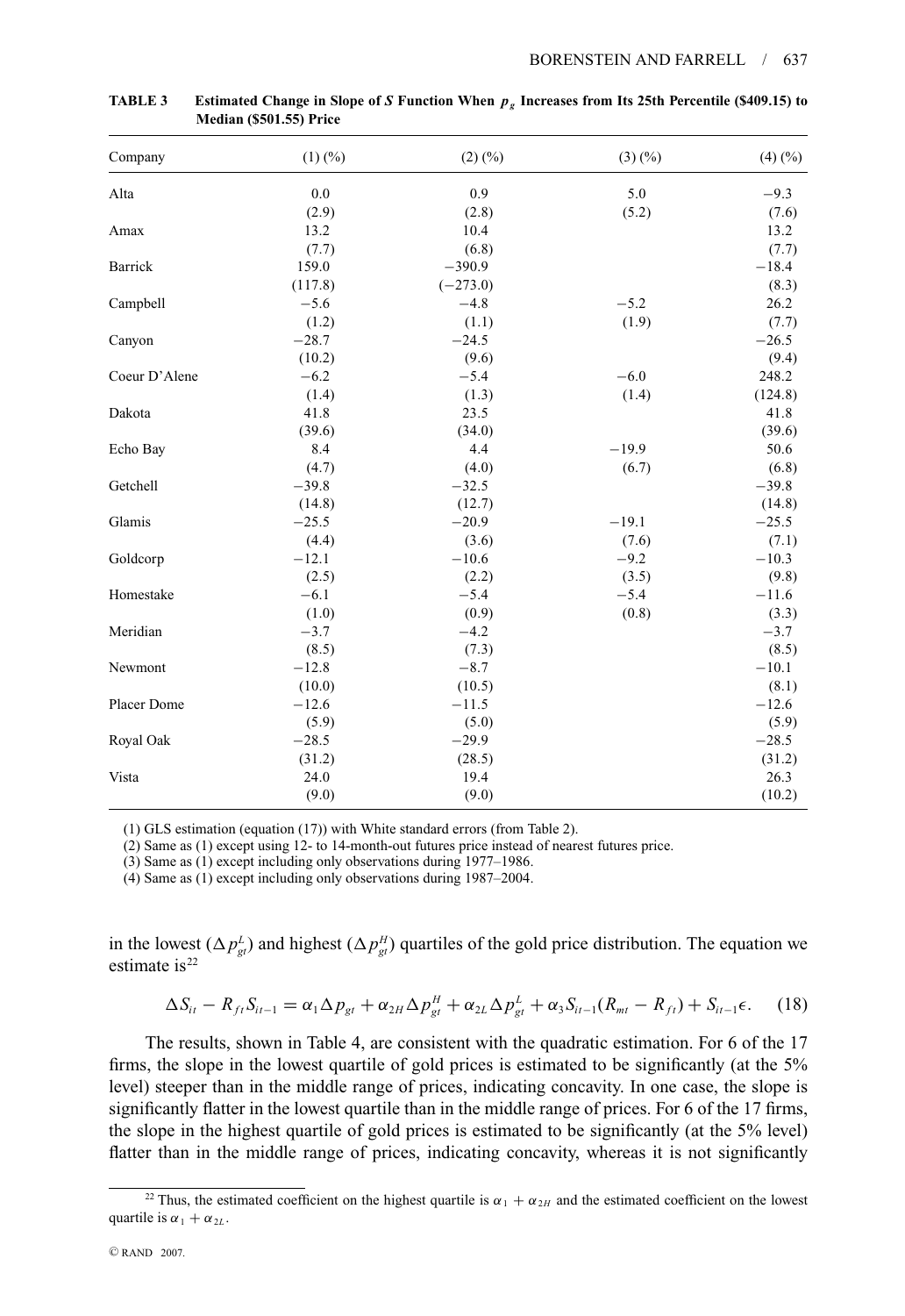#### 638 / THE RAND JOURNAL OF ECONOMICS

| Company                    | $\Delta p_{gt}^L$ | $\Delta p_{gt}$ | $\Delta p_{gt}^H$ | CAPM $\beta$ | $R^2$ | Slope Change* (%) |
|----------------------------|-------------------|-----------------|-------------------|--------------|-------|-------------------|
| Alta                       | 102               | 89              | 56                | 0.43         | 0.163 | $-24$             |
|                            | (63)              | (17)            | (31)              | (0.14)       |       |                   |
| Amax                       | $-1,114$          | 4,347           | 127               | 0.40         | 0.351 | $+38$             |
|                            | (740)             | (373)           | (673)             | (0.18)       |       |                   |
| Barrick <sup>-</sup>       | 26,681            | 541             | 398               | 0.66         | 0.160 | $-97$             |
|                            | (3,226)           | (142)           | (298)             | (0.19)       |       |                   |
| Campbell <sup>-</sup>      | $-15$             | 115             | $-68$             | 0.63         | 0.092 | $-53$             |
|                            | (27)              | (19)            | (24)              | (0.14)       |       |                   |
| Canyon <sup>-</sup>        | 100               | 143             | $-136$            | $-0.30$      | 0.204 | $-97$             |
|                            | (98)              | (49)            | (50)              | (0.19)       |       |                   |
| Coeur D'Alene <sup>-</sup> | 209               | 282             | $-190$            | 0.59         | 0.287 | $-81$             |
|                            | (118)             | (41)            | (52)              | (0.14)       |       |                   |
| Dakota                     | $-161$            | 208             | $-95$             | $-0.03$      | 0.091 | $+144$            |
|                            | (137)             | (125)           | (129)             | (0.39)       |       |                   |
| Echo Bay                   | $-2,611$          | 4,142           | $-2,405$          | 0.04         | 0.259 | $+13$             |
|                            | (586)             | (545)           | (589)             | (0.15)       |       |                   |
| Getchell <sup>-</sup>      | 2,355             | 286             | 6                 | 0.19         | 0.085 | $-89$             |
|                            | (680)             | (91)            | (125)             | (0.22)       |       |                   |
| Glamis <sup>-</sup>        | 500               | 118             | $-15$             | 0.03         | 0.168 | $-83$             |
|                            | (71)              | (20)            | (25)              | (0.12)       |       |                   |
| Goldcorp <sup>-</sup>      | 2,818             | 150             | $-35$             | 0.11         | 0.218 | $-96$             |
|                            | (415)             | (18)            | (24)              | (0.11)       |       |                   |
| Homestake <sup>-</sup>     | 9,037             | 2,293           | $-1,343$          | 0.26         | 0.282 | $-92$             |
|                            | (1,052)           | (283)           | (343)             | (0.08)       |       |                   |
| Meridian                   | 773               | 2,319           | 511               | 0.15         | 0.229 | $-8$              |
|                            | (951)             | (334)           | (435)             | (0.14)       |       |                   |
| Newmont <sup>-</sup>       | 16,442            | 8,085           | 4,382             | 0.38         | 0.342 | $-49$             |
|                            | (2,229)           | (1,306)         | (2532)            | (0.16)       |       |                   |
| Placer Dome <sup>-</sup>   | 6,489             | 21,477          | $-8,933$          | 0.65         | 0.403 | $-55$             |
|                            | (4,649)           | (1,629)         | (2,639)           | (0.12)       |       |                   |
| Royal Oak                  | 628               | 565             | 154               | 0.16         | 0.125 | $-40$             |
|                            | (600)             | (389)           | (462)             | (0.31)       |       |                   |
| Vista                      | $-12$             | 152             | $-7$              | 0.33         | 0.044 | $+3$              |
|                            | (73)              | (56)            | (69)              | (0.41)       |       |                   |

**TABLE 4 Results from Piecewise Linear Regressions**

<sup>∗</sup> Change in slope from bottom to top quartile.

<sup>+</sup> indicates statistically significant convexity (at 5% level) when comparing slope in top and bottom quartile.

<sup>−</sup> indicates statistically significant concavity (at 5% level) when comparing slope in top and bottom quartile.

GLS with correction for heteroskedasticity caused by  $S_{it-1}$  in residual (equation (18)).

White standard errors are in Parentheses.

steeper in the highest quartile for any firm. An F-test of whether  $\alpha_{2H} = \alpha_{2L}$  indicates that the slope is significantly (at the 5% level) smaller in the top quartile than in the bottom quartile for 10 firms (8 of which indicated significant concavity in the quadratic function estimation) and the slope is not significantly different between the quartiles for the remaining 8 firms.

The percentage difference between the estimated slope in the top quartile and the estimated slope in the bottom quartile is presented in the right-hand column of Table 4. The unweighted average of this statistic across the 17 firms is 39% less slope in the top quartile than in the bottom quartile. Thus, again there is strong evidence that for many of these firms, the slope of the *S* function is greater when gold prices are low than when they are high.

# **4. Alternative explanations for concavity**

 Having found significant concavity for a number of firms in our sample, we are tempted to infer that these firms do not always maximize profits given the prices they face, and in particular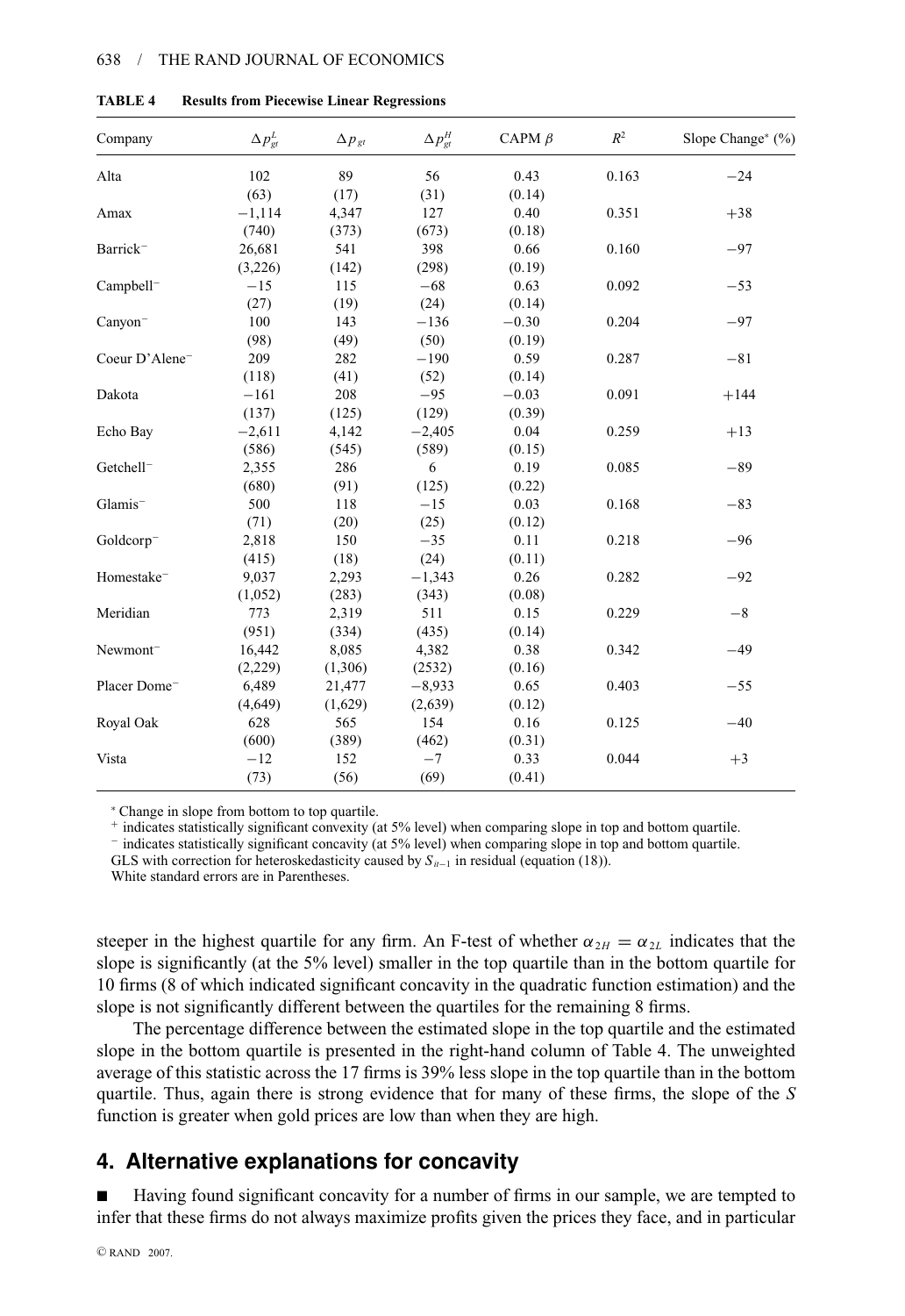that increases in wealth will be partly dissipated in inefficiency, or at least that is what investors expect. There are, however, a number of potential alternative explanations.

 $\Box$  **Progressive corporate profits tax.** The progressive corporate profits tax in the United States—broadly, zero tax when the firm has negative earnings and a linear rate of 34%–48% (varying during our sample period) when it has significant positive earnings—might explain some concavity in the  $S(p_g)$  function, by making after-tax flow profits a concave function of pretax flow profits.<sup>23</sup> To consider an extreme possibility, suppose that at low values of  $p_g$  a marginal pre-tax dollar is untaxed, whereas at high levels it is taxed immediately at rate *t*. Then taxes reduce the slope of the flow-profit function at high gold prices by a factor  $1 - t$ , while having no effect at low gold prices.

This calculation is misleading, however, because firms can carry forward losses to offset profits. To illustrate starkly, consider another extreme possibility: suppose that (i) positive annual profits are taxed at 48% and negative profits have no tax consequence, (ii) losses always can be carried forward long enough to offset future profits, and (iii) the discount rate is zero. In that case, all firms would pay 48% on their net (over time) profits. Any change in wealth from a change in the price of gold would be taxed at 48% regardless of the level of gold prices; this would lower the slope uniformly but would not affect convexity or concavity.

In fact, the tax code is much more complex. In particular, tax losses can be carried forward only for a limited amount of time, and lose value when carried forward, because of (time) discounting. Still, because a firm can smooth taxable income across years, its marginal tax rate is likely to vary much less than a simple view of the corporate profits tax schedule would suggest. Altshuler and Auerbach (1990) examine the effect of the tax schedule's nonlinearity on the effective marginal tax rate facing corporations.<sup>24</sup> They find that at a time when nominal marginal corporate tax rates varied between zero and 46%, the effective expected marginal tax varied cross-sectionally from 18.9% to 38.6%.

Even if *V* were linear and if higher tax rates in the Altshuler-Auerbach range were systematically associated with higher gold prices, this could explain at most a proportional decline in after-tax slope from  $1 - 0.189 = 0.811$  to  $1 - 0.386 = 0.614$ : that is, it could at most make the slope at the highest gold price  $[0.811 - 0.614]/0.811 = 0.25$ , or 25% lower than the slope at the lowest gold price. Comparing the right-hand column of Table 4, which gives the estimated change in slope from the bottom to the top quartile, suggests that even this substantial effect would not explain the strong concavity we find. For all ten of the firms in which the slopes differ statistically significantly between the bottom and top quartile, the slope in the top quartile is more than 25% lower than the slope in the bottom quartile.

But tax convexity seems unlikely to explain even as much as this 25% quasi-bound, for two reasons. First, it would be surprising if a change in gold price were to move a single firm from Altshuler and Auerbach's minimum to their maximum estimated effective tax rate: the reported variation is across all firms in the sample, including agriculture, mining, construction, manufacturing, transportation, trade, and services, so the variation over time for a firm in just one industry is likely to be smaller. Second, as Graham and Rogers (2002) note, the tax code is most apt to make (present-value) after-tax profits concave in pre-tax profits where (flow) profits are teetering near zero. Because we study equity value, not total firm value, the option value of bankruptcy should tend to make equity substantially convex in total firm value in just those cases where taxes would otherwise most influence the shape of the value function.<sup>25</sup>

<sup>&</sup>lt;sup>23</sup> Tax policies and rates in Canada and Australia are fairly similar to those in the United States, so this discussion applies to nearly all of the tax liabilities of the firms in the sample.

<sup>&</sup>lt;sup>24</sup> They study all non-financial corporations, not just gold-mining companies. They account for investment tax credits, credits for foreign income, and a number of other complexities of the tax code.

 $25$  One might perhaps imagine a firm that is not near bankruptcy even though it is teetering near zero flow profits in the medium term. In our sample, three firms filed for Chapter 11 bankruptcy protection. One other failed to meet NYSE minimum capitalization levels and was delisted.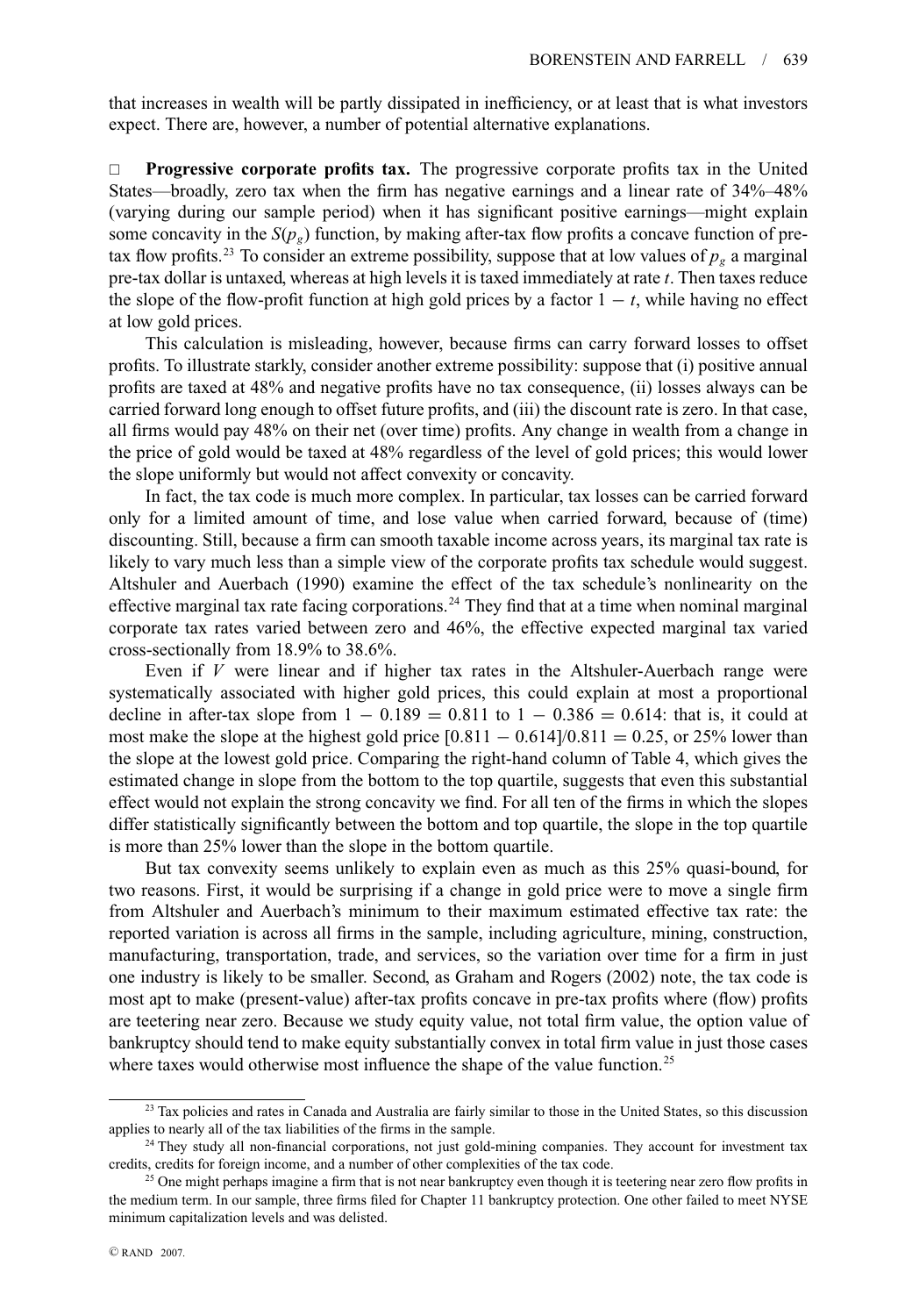As Graham and Rogers (2002) also discuss, hedging can further mitigate any tendency for the tax code to tax a firm's good years while not subsidizing its bad years. More generally, the firm's maximized after-tax value should be an upper envelope of (perhaps concave) functions of the price of gold, not simply an after-tax version of the upper envelope of straight lines as described in Section 2 above.

Finally, the possible value concavity due to taxes changed significantly after 1986, when a change in the U.S. tax law made it much more difficult to carry losses backward and forward. Columns 3 and 4 of Table 3 show results when the sample period is broken into 1977–1986 and 1987–2004. If the concavity were due primarily to taxes, we would expect to find more concavity in the latter part of the sample. In fact, of the seven firms for which we have enough data to estimate in both periods (we restricted to at least 104 observations in each period), the value function is significantly less concave after 1986 in three cases, significantly more concave in one case, and not significantly different in three cases.

 $\Box$ **Omission of relevant correlated prices.** Section 2 noted that omitting a price that is nonlinearly related to  $p_g$  could create a spurious concave relationship between firm stock market value and the price of gold. For instance, if the 10-year-out futures price of gold were concave in our gold price regressor  $p_g$ , our reported results could obtain even if *S* were convex in the two prices jointly.

Unfortunately, futures prices for gold did not generally exist for delivery more than 2 years in the future during part of our sample period. But if important "implicit" futures prices were concave in  $p_g$ , one would expect to see some indication of this in the longest contract for which prices are available throughout our period, which promises delivery 1 year later than does the nearest contract, or 12–14 months in the future.

One could try to test this explanation by including both this more distant futures price and the nearer futures price in the regression. Because these prices are highly correlated, however, doing so increases the standard errors of the estimates so much that the estimated second derivatives become statistically indistinguishable from zero or from the estimates from the regression without the more distant futures price. $26$ 

An alternative approach, however, produces evidence against this explanation for concavity. If distant futures prices are concave in nearby future prices, it follows that nearby future prices are convex in long future prices.<sup>27</sup> Thus, omitting the nearby future gold price and using only the more distant futures gold price would be omitting a price that is convex in the included price and would *overestimate* the convexity of the stock price function. Column 2 of Table 3 reports the slope changes implied by these estimates and their standard errors using the 12- to 14-month-out futures price. Evidently this substitution makes very little difference in the results, though it might be causing all estimates of second derivatives to be closer to zero. The estimated concavity of the aggregate portfolio implies that an increase in price from the 25th percentile to the sample median price of gold would decrease the slope of the aggregate *S* function by 9.4%. Although that is smaller than the 11.5% we estimated using the nearest futures price, the difference is much smaller than one standard error of either estimate.

Finally, we can test directly for a nonlinear relationship between the nearby and more distant futures price series. A linear regression of the 12- to 14-month-out futures price on the nearest futures price and the square of the latter yields a *positive* and significant, though quite small, estimated coefficient on the second-order term. Omission of this futures price would thus tend to cause a bias toward finding convexity. Thus, neither of the tests we have carried out indicates

<sup>&</sup>lt;sup>26</sup> Though gold price movements cannot be distinguished from a random walk, longer-term mean-reverting behavior is very difficult to diagnose, and investor beliefs about mean reversion even more so.

 $27$  This is true of the actual relationship between these prices, although not necessarily of an estimated statistical relationship.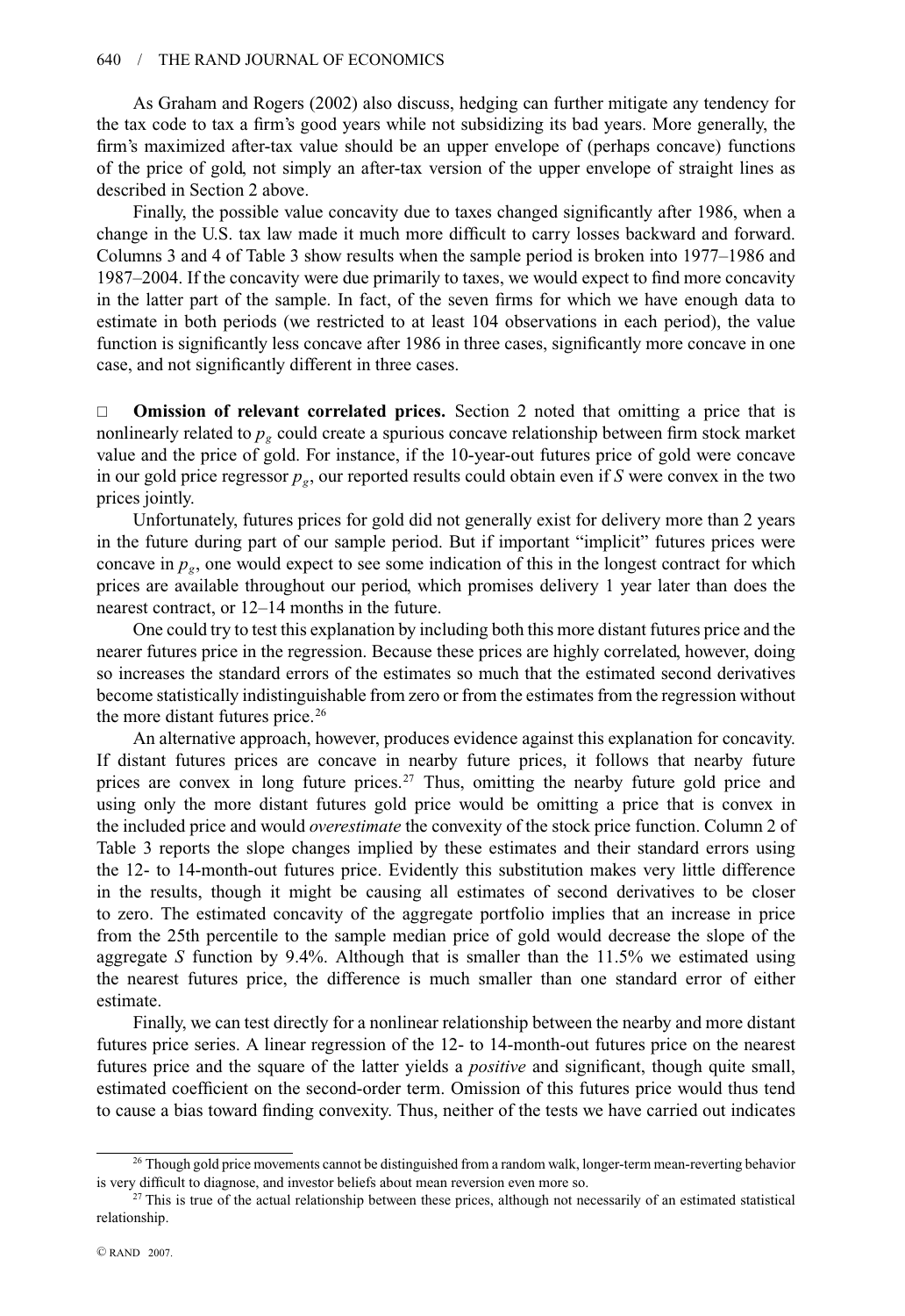that the concavity we find is a result of nonlinearity in the relationship between nearby and more distant futures prices of gold.<sup>28</sup>

The other potentially important omitted output price is the price of silver. Most gold producers also mine some silver, because deposits are often colocated. Of the 17 firms in our sample, 6 exhibit a positive and statistically significant first-order effect of silver prices on firm value in a regression with changes in the prices of both gold and silver. We estimated convexities/concavities (in gold price) after adding first- and second-order silver terms to the estimation of equation (17). Although this changed the estimated second-order effects of gold price changes somewhat, it did not affect the finding that the majority are concave in gold price. *S* is still estimated to be a concave function of the price of gold for 12 of the 17 firms; for 7 of those, the second derivative is statistically significant at the 5% level. Also, for 12 of the 17 firms, our estimates imply that firm value is concave in the price of silver; for 5 of those, the effect is statistically significant at the 5% level.

Omitted input prices could also potentially be important. If the industry faced increasing marginal costs of some input, then potentially this could transfer (rather than dissipate) the rents generated from high gold prices. *Firm*-level increasing marginal cost does *not* have this effect: even if the firm's marginal exploration project is much more expensive than inframarginal projects, it is still true that the firm can continue to do at a higher  $p_g$ , what it was doing at a lower  $p_g$ , so the upper-envelope result still holds. Even if the input-price effect is an industry-level effect, however, we do not believe this is likely to be very important, for three reasons.

First, the industry executives we talked to did not think it plausibly important (although they did suggest that geologists are better paid when gold prices are high).

Second, changes in the price of the firm's own assets would not explain observed concavity. For instance, the price of gold presumably affects the market value of land on which the gold mine is located, but such changes cannot make the *S* function concave if the firm owns the land, because they do not affect the basic upper-envelope argument that the firm *could* continue to use the same production plan.

Third, and perhaps most important, even if the short-run industry-level supply curve of some inputs (such as geologists) were sharply upward sloping, so that an increase in  $p_g$  would make even inframarginal exploration much more costly in the short run, it seems unlikely that the *long-run* supply curve of geologists is so steeply upward sloping as it would need to be to explain our results. Because our dependent variable is the stock market estimate of the present value of profits, effects on current-year or near-term future profits that do not affect further-out profits will have limited effect on our results. This is particularly true in a competitive extractive industry such as gold mining, where cutting output during an input-price spike would not sacrifice long-run total output but only postpone it.

 $\Box$  **Debt.** Although the theory concerns the overall (asset) value of the firm, our empirical implementation actually tracks the firm's *equity* value. However, as equity is a call option on the underlying assets (equity holders can own the assets by paying the debt), the value of equity is convex in the value of the assets, so if the latter is convex in  $p_g$ , so is the former.<sup>29</sup> This shows that the presence of a *given* amount of debt could not falsely generate concave estimated *V* functions.

A more subtle possibility would be that firms take on different amounts of debt over time, in a way that is correlated with  $p<sub>e</sub>$  in the sample. In principle, this could create a spuriously concave equity function. However, we believe that in practice the bias would go the other way. When  $p_g$ rises, the increase in the firm's asset value,  $V'(p_g)$ , is divided between debt holders and equity holders. The fraction of the increase that goes to equity holders is the probability  $\lambda(p_g)$  that debt

<sup>&</sup>lt;sup>28</sup> Mean reversion in gold prices would be a special case of an omitted price: the future prices of gold. For an omitted output price to explain concavity, it would have to be concave in the included price. As discussed, we find no evidence to support this.

<sup>&</sup>lt;sup>29</sup> We thank an anonymous referee for this elegant argument.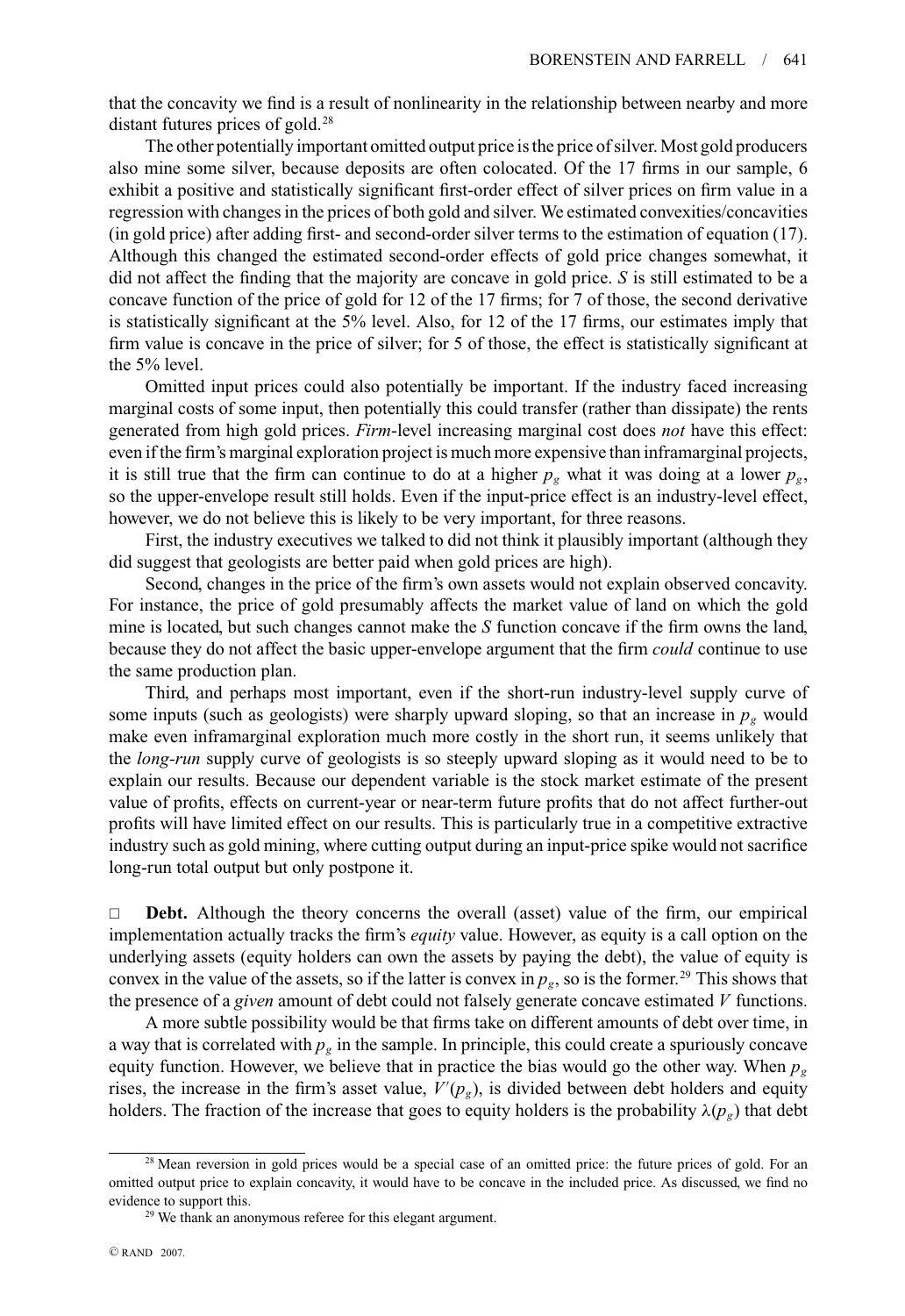holders will be paid off, that is, that the firm will not enter bankruptcy. So we are estimating the slope of  $\lambda(p_g)V'(p_g)$  as a function of  $p_g$ . Its derivative is  $\lambda V''(p_g) + \lambda'(p_g)V'(p_g)$ , which is positive (on the assumption of no fat) provided that, as the theory implies, both  $V'$  and  $V''$  are positive and provided that  $\lambda'(p_g) \ge 0$ . In other words, to find spurious concavity of the empirically estimated  $V$  for this reason would require, implausibly, that firms take on so much more debt when  $p_g$  is high that they are then significantly *more* likely to go bankrupt than when  $p_g$  is low.<sup>30</sup>

 $\Box$  **Changing variance in gold prices.** In Section 2, we noted that the stock market value of a maximizing firm might be concave in *pg*, the current price of gold, if the real-option value of gold mining, which increases with the variance of future spot gold prices, were a concave function of  $p_g$ . For this option value to reverse the convexity result, we showed that  $E[p_2^2 | p_1]$  must be sufficiently concave in  $p_1$ .

We addressed this concern by estimating the relationship between the level and the expected future (uncentered) second moment of gold prices. For every observation, we calculated the sample mean of  $p_g^2$  over the next 26 weekly gold price observations (for the next-to-nearest gold futures contract). We then regressed this measure of the *actual* future second moment of the gold price on a constant,  $p_g$ , and  $p_g^2$ , using 56 observations spaced 6 months apart over the 28-year sample period. We found that actual future second moment of gold prices is estimated to be a significantly (at the 1% level) *convex* function of *pg*.

 $\Box$  **Hedging by gold-mining firms.** Many gold-mining firms trade in the gold futures market in order to hedge the risk associated with gold price movements.<sup>31</sup> Tufano (1996, 1998) finds substantial diversity in hedging among gold-mining firms.<sup>32</sup> He describes two types of financial hedging that are common in the industry: linear strategies, such as selling gold forward, which reduce the firm's overall exposure to changes in gold prices, and nonlinear strategies, which consist largely of buying options, usually put options.

Holding put (or any other) options will convexify *S*. As for linear strategies, when a goldmining firm sells gold forward at a fixed price, this of course flattens out the firm's *V* (and presumably its *S*) function; in effect, the firm has already sold some gold, and so now owns less of it, reducing the slope of the *V* (or *S*) function. But such a linear strategy considered in isolation should not affect concavity or convexity. A *pattern* of linear strategies, however, could in principle concavify *S*, if firms in our sample effectively owned less gold when gold prices were high than when they were low. Such a correlation would make their *V* functions flatter at high gold prices than at low gold prices, so that a concave *S* could be consistent with no fat, that is,  $S = V^{33}$ 

Unfortunately, because Tufano's data covered only a relatively short time span, we cannot infer whether such a pattern happened to occur; and he showed that firms' risk management practices were changing, so it is difficult to infer whether firms pursued *strategies* that would cause such a pattern, that is, hedge more when gold prices are high.34 Of course, implementation of such a strategy would require knowledge of when prices are higher than they are likely to be in the future, which would be at odds with efficiency in the gold market.

<sup>&</sup>lt;sup>30</sup> If a firm cannot access external capital, a wealth increase would relax its internal financial constraint. As the firm responds by adding decreasingly profitable projects, this could raise *S* at a decreasing rate, potentially making *S* concave. The firms we spoke with, however, did not mention impediments to external capital.

<sup>&</sup>lt;sup>31</sup> One executive we spoke with said that when banks lend to a gold-mining firm, they often require or prefer this.

<sup>32</sup> Tufano (1998) shows that a mining stock would be *proportionally* less sensitive to the price of gold as the gold price increases, if the firm has no flexibility in its production plan, because (as his equation (2) confirms) the firm value would be linear in the price of gold.

<sup>&</sup>lt;sup>33</sup> Selling call options would also tend to concavify the firm's value function. There was some mention of this in our interviews with managers, and Tufano mentions it in his work, but it does not appear to be the primary form of hedging among gold-mining firms.

<sup>&</sup>lt;sup>34</sup> Systematically selling mines when  $p_g$  is high and buying when  $p_g$  is low could create concavity, but we found no evidence of this behavior. Furthermore, such transfers *among* the firms in our sample could not explain the aggregate concave value of all the firms in our sample.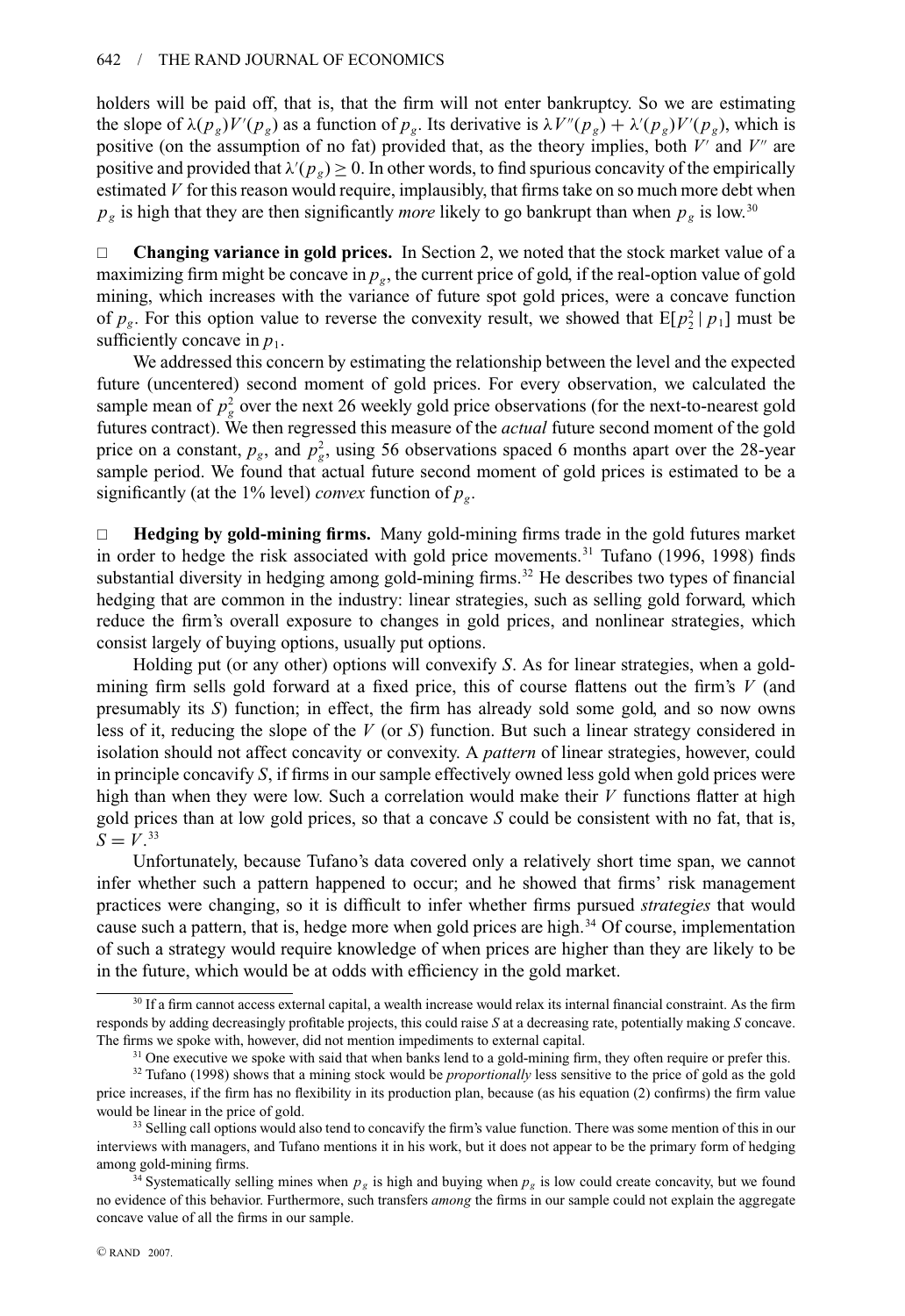To address empirically whether hedging patterns might cause concavity, we examined firms that engage in little or no hedging. Peter Tufano provided us a list of firms that engaged in no hedging activities in 1990 or 1992. Because our discussions with industry participants suggested that hedging has become more common over time, we assumed that such a firm did little or no hedging before 1990. Two firms on this list, Coeur D'Alene and Homestake Mining, were also in our dataset for at least 4 years before 1992. For those two firms, we reestimated *S* using only data from prior to 1992. In each case, the estimated second-derivative terms were negative (concave *S*) and significant at the 5% level. The estimated proportional declines in the slopes of *S* when  $p_g$ increases from \$409.15 to \$501.55 are 6.2% for Coeur D'Alene and 5.4% for Homestake. These results are consistent with the results reported in Section 4, when we broke the sample at the end of 1986. In the first 10 years of the sample, when hedging was reported to be less common among gold-mining firms, we find strong evidence of concavity for six of the seven firms that are in our sample for that period.

Finally, Tufano and Serbin (1993) report that the average North American gold producer hedged 9.6 months of output at the end of 1991. Our industry sources indicated that even today, firms seldom hedge more than the equivalent of a few years of their production, so most of their expected future production at any time remains unhedged, especially in light of the "replace your output" general rule discussed below in Section 5. Thus, for both theoretical and empirical reasons, hedging practices are unlikely to cause concavity in the  $S(p<sub>e</sub>)$  function we estimate.

 $\Box$  **Optimal labor/executive compensation contracts.** For incentive or risk-sharing reasons, it might be optimal to give managers or workers equity or options in the company. Our analysis is unaffected if they hold equity, because the market value of the firm includes all shareholders. But if they hold options, this could concavify the (remaining) value function of the actual shareholders in the firm.

Similarly, if wages and salaries increase more than linearly with  $p_g$  as part of an optimal labor contract (explicit or implicit), this could concavify *S*, because an increasing share of wealth gains from gold price increases would go to workers, rather than shareholders. Indeed, it would do so in a way very like the "fat" mechanism described above, although we might interpret it differently.

It seems very unlikely, however, that executive compensation tied to earnings could account for a significant fraction of the concavity we find in a substantial number of our sample firms. Gold-mining companies pay a small fraction of firm value as executive compensation.<sup>35</sup> This is not surprising, because a comparatively large share of firm value is represented by tangible, transferable assets. That is, much of the firm value is due to its holdings of land or rights to mine, not value creation by the firm's operations. Furthermore, firm value *changes* are largely due to events (in this case, gold price shocks) that are exogenous to the firm. Incentive/compensation theory suggests that optimal compensation plans should not award managers a significant share of firm value changes that result from plainly observable exogenous events.<sup>36</sup>

To examine this possible explanation, we obtained executive compensation data for the five companies in our sample that are also in Compustat's ExecuComp database.<sup>37</sup> We constructed the total salary and bonus compensation (the "TCC" variable in ExecuComp) and the total

<sup>&</sup>lt;sup>35</sup> For the five firms for which we obtained recent compensation data, salary plus bonus of the top-five (by salary) employees averaged 0.77% of sales and 0.25% of the equity value of the firm. Total compensation including value of new options issued averaged 2.3% of sales and 0.5% of firm value.

<sup>&</sup>lt;sup>36</sup> Milgrom and Roberts (1992) call this the "informativeness principle." See, however, Bertrand and Mullainathan (2001), for evidence that managers do get rewarded for luck.

<sup>&</sup>lt;sup>37</sup> The companies and the years they are in ExecuComp are Getchell (1995–1997), Echo Bay (1994–2001), Barrick (1994–2003), Placer Dome (1994–2004), and Glamis (1994–2003). ExecuComp begins in 1992, but the first 2 years of data are considered less reliable.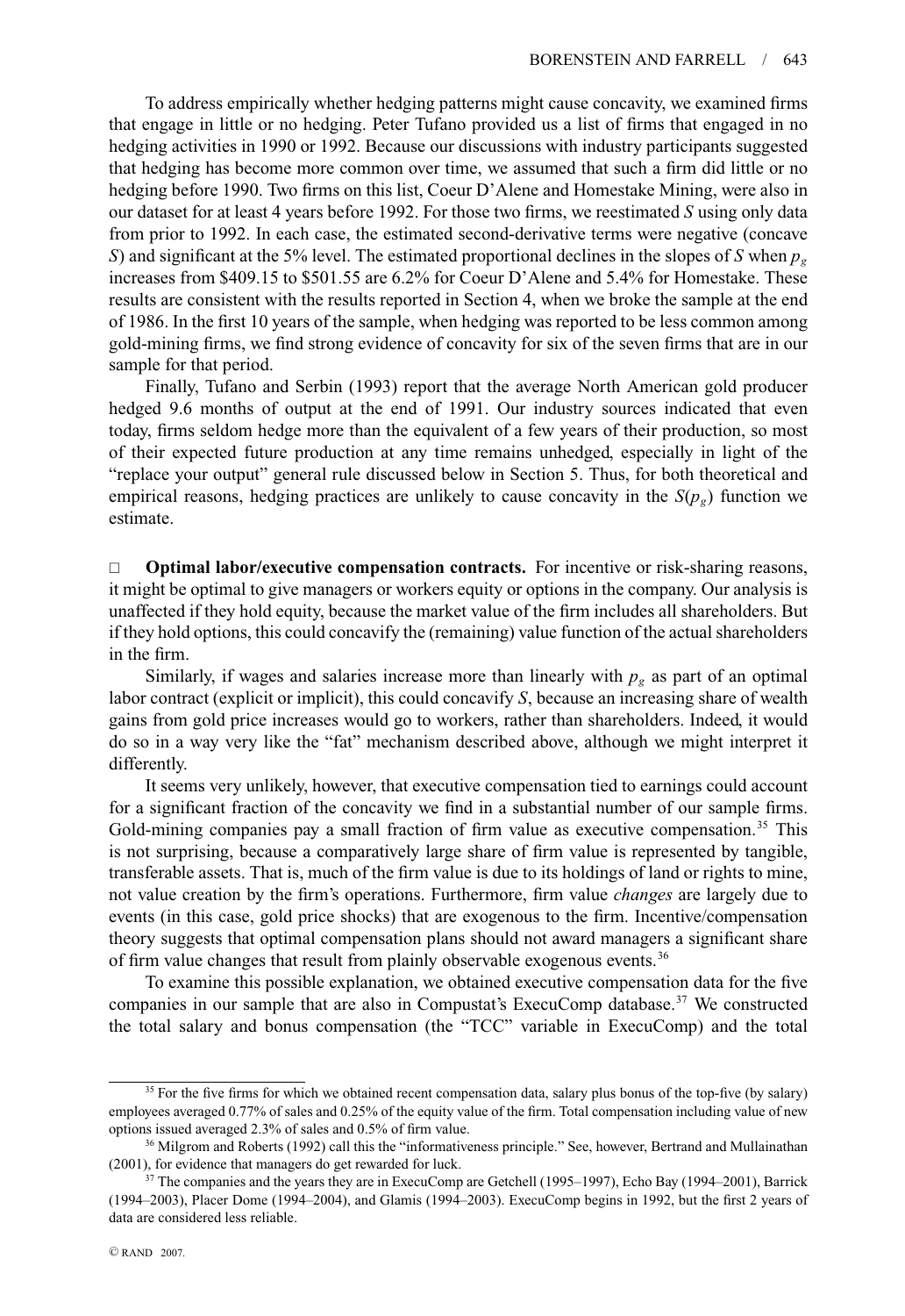compensation including option grants (the "TDC1" variable in ExecuComp<sup>38</sup>) for the top five executives in the firm in each year.<sup>39</sup> This yielded 42 company-year observations.

A log-log regression of the more expansive compensation variable (TDC1) on the firm fixed effects and the equity value of the firm exhibits the expected positive relationship, an estimated elasticity of 0.49 with a White heteroskedastic-consistent standard error of 0.13. The same regression using the price of gold instead of firm value, however, yields a coefficient and standard error of  $-0.21$  (0.45). As compensation theory would suggest, it appears that goldmining executives are not rewarded for gold price changes. When both firm value and gold price are included in the regression, the effect of gold price is significantly negative and firm value is significantly positive, suggesting that holding the value of the firm constant, compensation declines when the price of gold increases. These results are consistent with the idea that managers are compensated for the value of firm changes *not* driven by gold prices, but not for firm value shocks due to gold price changes.<sup>40</sup> They suggest that it is very unlikely that executive compensation explains a concave relationship between gold prices and the equity value of the firm.

Mining labor costs are a much larger share of firm operating costs than executive compensation. In some industries, labor rent sharing has been suggested as a substantial effect when firms get wealthy. We discuss this in Section 5.

 $\Box$  **Environmental liabilities.** Gold-mining firms, which are viewed as causing extensive environmental damage, might be required to pay disproportionately more for cleanup if they are relatively rich. Although environmental liabilities are nontrivial—one source put them at about 15% of "hard" costs—this is unlikely to explain the concavity we observe. According to our industry and government sources, most environmental legislation bearing on mining companies applies to all mining, not to specific sectors such as gold mining. Industry participants did not see cleanup costs or liabilities as being very much subject to discretion or variation. Relatedly, when we mentioned this hypothesis to government regulators, they commented that they were aware of no examples. Finally, for environmental liabilities short of bankruptcy to explain concavity, they would have to not only increase with but also be convex in the price of gold, that is, the proportion of marginal wealth that would be allocated to additional environmental liability would have to increase with the price of gold. Finally, one could also ask about "asbestos-style" liabilities, which with some probability will bankrupt the firm. For such risks to cause concavity, however, the probability of a bankrupting liability would have to be significantly increasing in  $p_g$ .

 $\Box$  **Royalty payments.** Sometimes governments (or owners of auriferous properties who delegate the mining) demand royalties for gold extraction. A linear royalty schedule (whether on units, revenues, or profits), like a linear tax schedule, would not affect the predictions of convexity. Royalty rates that increase with the price of gold (or with the total revenues attributable to a mine, for instance), however, could potentially make a fat-free value function concave. Our discussions with industry and government contacts suggested that royalties are most often linear, though. Some royalties kick in above a certain point, and others are capped; thus, some would contribute to concavity and others tend toward convexity. Some royalties are based on accounting net profits, but one well-informed commentator suggested that it is viewed as unwise to take a percentage of the net, because doing so stimulates cost accountants' creativity in undesirable ways, somewhat as it is said to do in the case of Hollywood movies.

<sup>38</sup> Defined by ExecuComp as "Salary, Bonus, Other Annual, Total Value of Restricted Stock Granted, Total Value of Stock Options Granted (Using Black-Scholes), Long-Term Incentive Payouts, and All Other Total."

<sup>&</sup>lt;sup>39</sup> Glamis lists only four executives for some of the years, so we took the sum of compensation for the top four listed by Glamis in each year.

 $40$  Using TCC, which includes only salary and bonus, as the dependent variable, the effect of firm value alone is insignificant positive and gold price alone is insignificant negative. With both regressors included, firm value again is positive and significant and gold price again is negative and significant.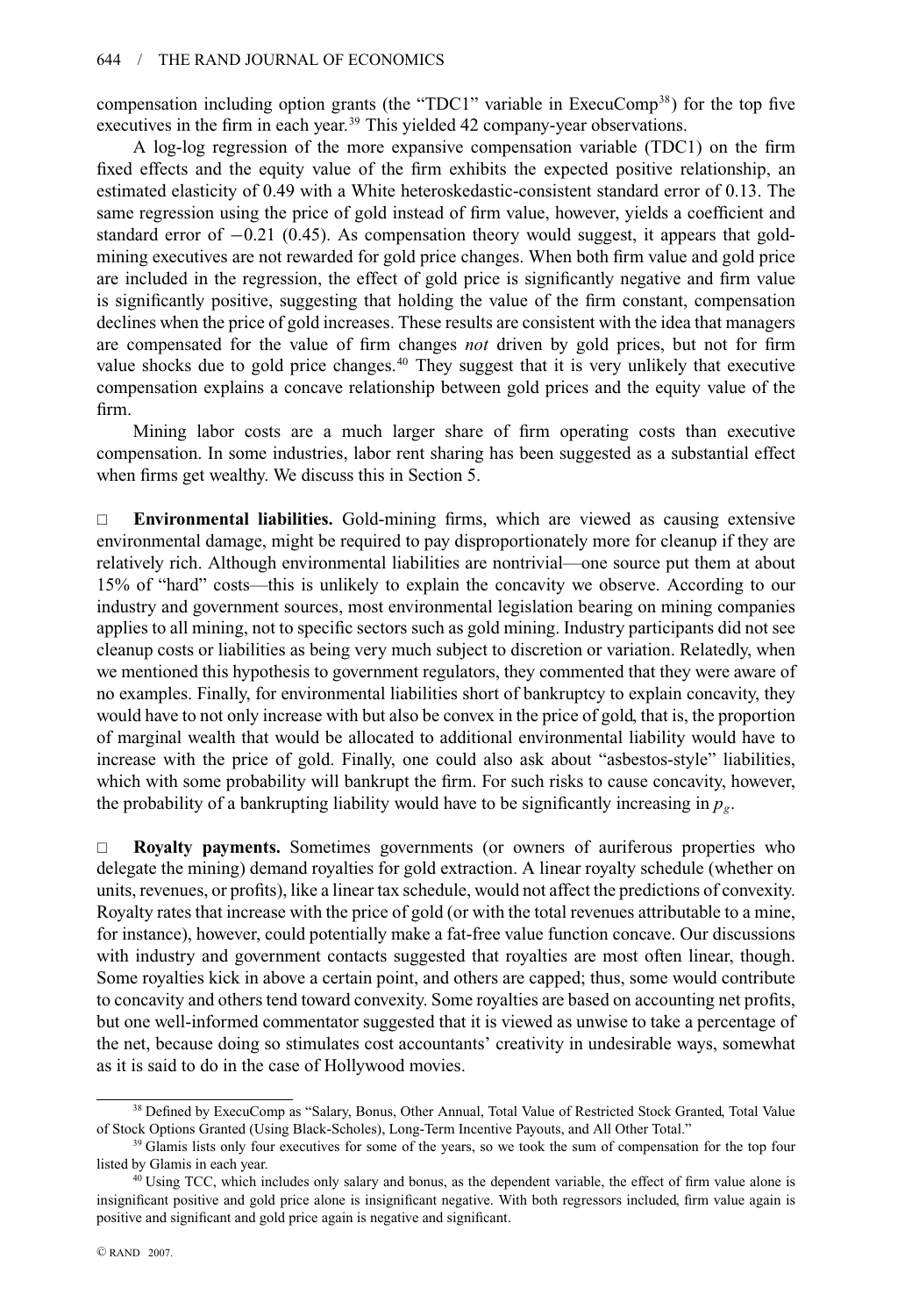We also note that the hypothetical examples this source used in discussing the matter with us had royalty rates of 1% or a few percent, except for one that was 10% of accounting profits. Other industry sources also tended to come up with examples involving a few percentage points. This itself suggests that royalties as a whole are unlikely to be enough to drive our results.<sup>41</sup>

 $\Box$  **Negative correlation between gold price and gold reserves.** The theory above, together with a Hotelling version of the random-walk theory of gold prices, implies that  $V'(p_g) = e(p_g)$ , where  $e(p_g)$  is the firm's economic reserves of gold.<sup>42</sup> The optimizing theory that we test assumes that *e* is weakly increasing in *pg*. Although higher gold prices clearly make more gold economic to extract, this causal effect could be obscured if other factors induce a negative correlation between economic reserves and gold prices.

Such negative correlation could be just a fluke during our sample period: these companies might have happened to expand their reserves, either through new discoveries or purchase of other companies, at times when gold prices were declining. Less coincidentally, an industrywide improvement in exploration or extraction technology could increase the economic reserves of a typical firm, and also lower gold prices through an increase in (expected) market supply, though it seems unlikely that incremental changes in extraction technology will have a discernible effect on price. Or, when prices rise, mining firms might increase extraction of gold even more than they increase discoveries of new economic reserves, which would create a negative correlation of reserves (on which the company has claim) and prices.

In fact, the real price of gold trended downward from 1980 to 1999, which includes most of our sample period. The question then is whether economic reserves were moving inversely to the gold price trend. Unfortunately, we were unable to find consistent data on economic reserves by firm, but we combined a number of sources to get annual reserve figures for 38 firm-years covering six firms. Using these figures, we estimated (17) adding an additional term:  $\alpha_4$ *reserves<sub>it</sub>*  $\Delta p_{gt}$ . This term allows the slope of the *S* function to vary with the reserves firm *i* holds at time *t*. 43

When we estimate this modified equation by firm, the second-order term is not significant for any of the firms. This seems due in part to the small number of observations and in part to the fact that reserves for most of the firms we observe move very little during the years we observe. As a result, the new variable is highly collinear with  $\Delta p_{\nu l}$ . A test for pooling the observations across firms, however, does not reject pooling when the reserves interaction variable is included. In a pooled regression, the second-order term is negative and significant at the 6% level.

Finally, we also examined reported U.S. and world economic gold reserves, though we were cautioned that these figures are not very reliable. Neither exhibited the negative correlation with prices over our sample period that might suggest the concavity is being driven by such a statistical artifact.

### **5. Where's the fat?**

 If indeed fat explains a substantial fraction of the concavity of *S* that we often find, what is this fat? And how do firms vary in the extent to which they are subject to such fat: for instance, might it be related to size, or to the absence of large shareholders?

Unfortunately, our ability to study such questions is very limited, both because we have only 17 firms and, more fundamentally, because our methodology yields bounds, not estimates,

<sup>&</sup>lt;sup>41</sup> Finally, Centurion is a company that leases to mining companies properties with known gold deposits and collects royalties. If it imposed more-than-linear royalties, one would expect its *S*(·) function to be convex. In fact, our estimate for Centurion was concave (though not statistically significant).

<sup>42</sup> This is the first derivative of the value function, which is unaffected *locally* by the option-value effect. Still, the value of *e* would have to be adjusted for "anticipated finds" if some gold exploration locations have strictly positive expected net present value on further exploration.

<sup>&</sup>lt;sup>43</sup> More precisely, we used the firm's reported economic reserves for the year in which the observation occurs. Conversations with industry participants, however, did not encourage us to put a lot of faith in these firm-level reports.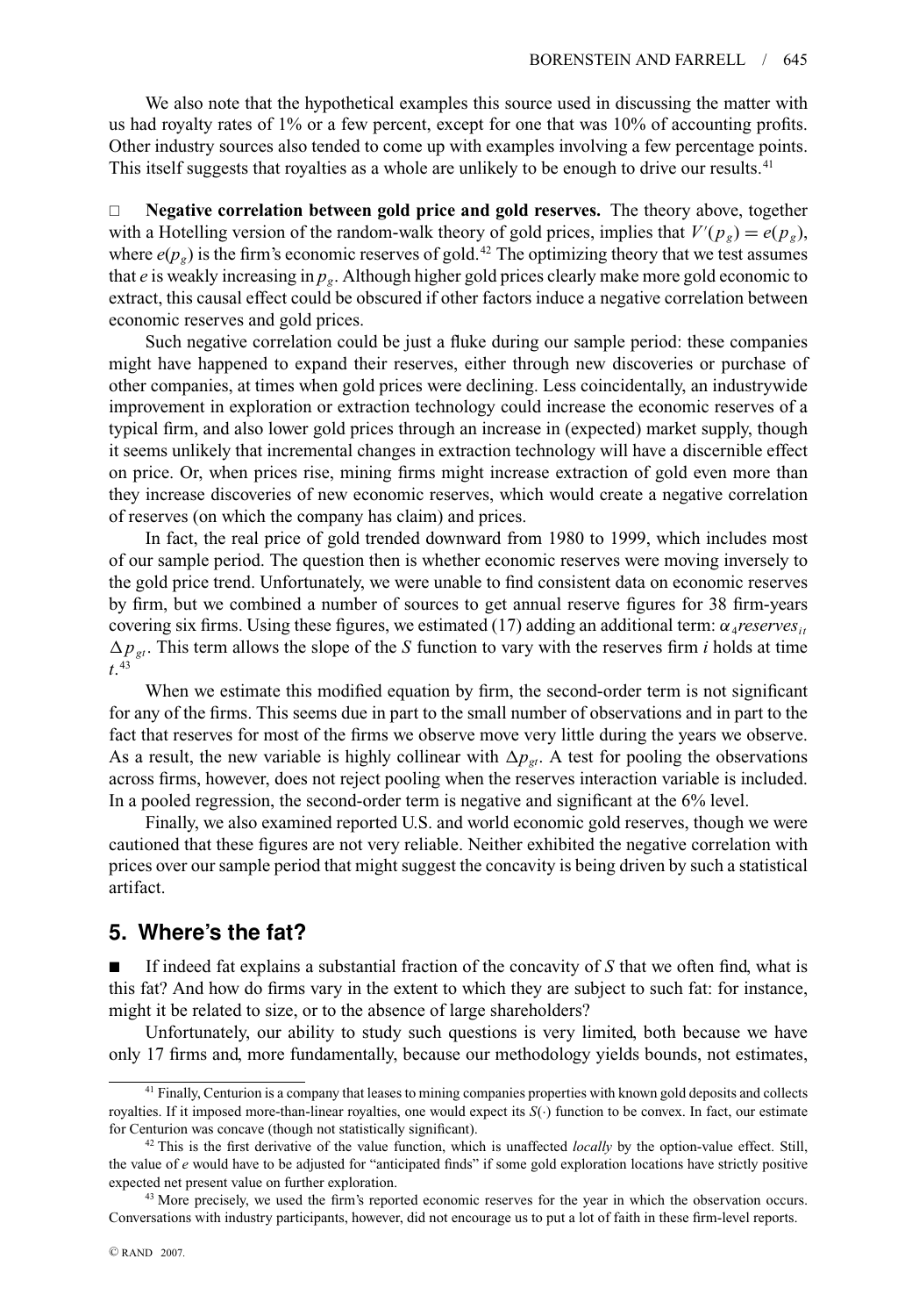for fat. Although we find statistically and economically significant variations in the curvature of different firms' *S* functions, we would expect different firms to have markedly differently curved *V* functions, and, as we do not observe *V*, we cannot confidently infer anything about variations in the fat functions.

Nonetheless, a natural response to our findings is to ask wherein this fat consists, and what determines how much of it there is. We asked these questions in our interviews with industry executives. Below, we discuss two places we have looked for fat and for factors affecting the extent of fat.

 $\Box$ **Exploration costs.** All the managers we spoke with seemed to believe that—either as an obviously sound business policy or because of pressure from stock market analysts—a goldmining firm should "replace" its extraction, whether by exploration for new reserves or by acquisition of existing mines (or of mine-owning companies). Several suggested that when gold prices are high, firms found themselves "having to" and/or "able to" undertake quite unpromising exploration projects.

Because it is much harder to verify whether an exploration decision is value increasing than whether a mine is being well managed, exploration seems a likely locus for potentially valuereducing expenditures. In related work in the oil industry (Borenstein and Farrell, 1996), oil industry commentators told us that the industry dissipated much of the value increase during the early 1980s by "excessive" (at least *ex post*) exploration. Clearly, a price increase should induce some increase in exploration, but these observers suggested that the oil industry's response was excessive.<sup>44</sup>

In gold mining, a general rule that firms must replace extraction would suggest one simple principal-agent theory for value dissipation after gold price increases. Suppose that mines are run as profit centers, or more broadly that mine managers have incentives to increase output when  $p_g$ rises, in a way that takes account of increased *extraction* costs but does not take account of the marginal cost of finding more gold. Then their output-increasing decisions, although optimal if the firm optimized overall, could actually reduce the firm's value if the firm forced itself to follow the general rule that it must replace all extraction.

Another possible theory, attributing the anomaly to the financial markets rather than to a principal-agent problem inside the firm, would be that some firms resist this general rule and are penalized by stock market analysts. Several executives told us that they believe analysts behave in this way.

 $\Box$  **Non-optimal labor compensation.** If the firm optimally increases labor and compensation as  $p<sub>g</sub>$  rises, this would not lead to concavity of the value function. To the extent that this goes beyond an optimal *ex ante* contract, however, and becomes an inefficient *ex post* holdup or asset stripping, one might call it fat and it could make the value function concave. Though it can be hard to distinguish efficient from inefficient variations in labor compensation, it seems unlikely to be efficient to reward miners for changes in firm value driven by exogenous changes in the price of gold. Although such labor rent sharing has been documented in some industries,<sup>45</sup> our discussions with industry participants suggested that it is not likely to be much of an issue in gold mining. None reported that wage rates moved noticeably with the price of gold.

# **6. Conclusion**

 Once one recognizes that firms could be inefficient, one might suspect that they get fatter as their wealth grows. In the gold-mining industry, we found empirically that an increase in

<sup>44</sup> Jensen (1986) presents evidence of value-reducing exploration in the oil industry.

<sup>&</sup>lt;sup>45</sup> See, for instance, Rose (1987).